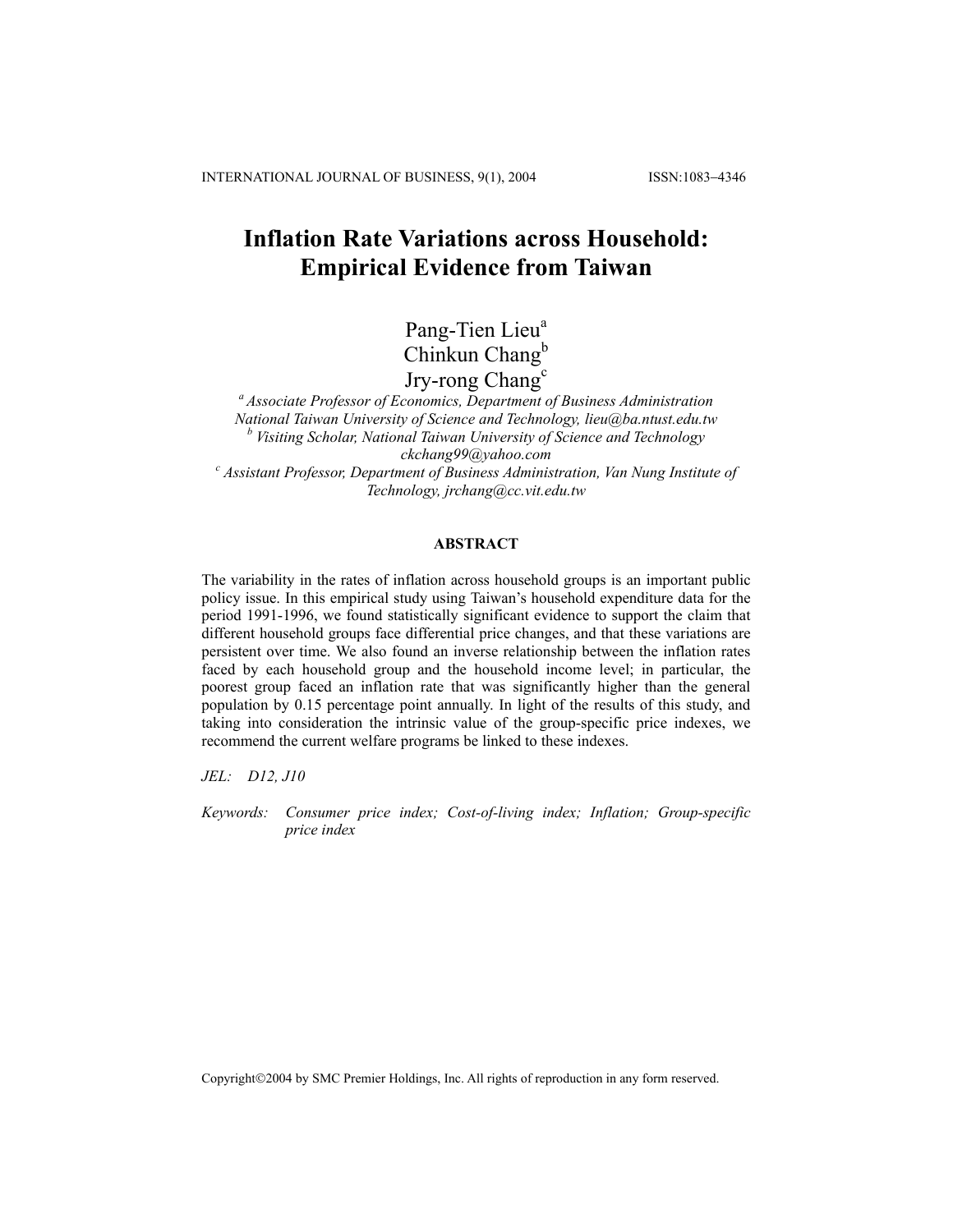## **I. INTRODUCTION**

The possibility of variability of the inflation rates faced by different household units and household groups has long been an important public policy issue in the literature. It is essential to clarify such an issue, for it has important normative implications for public policies. In order to take into consideration the impact of price changes on the cost of living, numerous public policies in the United States (especially those related to social welfare spending) have included the escalator clauses, which would automatically call for cost-of-living adjustments, normally using the aggregated Consumer Price Index (CPI) as the basis for adjustment.<sup>1</sup>

 Different public policies would, however, affect different household groups. Both conceptually and theoretically, different household groups will face different rates of inflation because of the differentials in their expenditure patterns.<sup>2</sup> On the one hand, the CPI as a fixed-weight Laspeyres index has a number of inherent shortcomings that reduce its usefulness as a cost-of-living index (Boskin, Dulberger, Gordon, Griliches, and Jorgenson, 1998; Deaton, 1998). On the other, the CPI cannot correctly reflect the movements in the cost of living faced by different household groups, either overstating or understating their inflation experience relative to the other groups (Idson and Miller, 1997; Idson and Miller, 1998).

 Failure to adjust correctly the changes in the cost of living across household would not only distort the distribution of income and consequently aggravate economic inequality, but also have serious fiscal implications for government budget.<sup>3</sup> This is why the merit of such cost-of-living-indexing method based only on the CPI has been questioned and criticized. This is also why researchers have increasingly stepped up the urge for the government to construct group-specific price indexes as a remedy.

 As an on-going effort, a number of studies have been devoted in recent years to addressing this index number problem empirically. Generally, these studies have indeed found that there were variations in the rates of inflation faced by different household types in the United States. For example, Michael (1998) and Hagemann (1982) both find statistically significant, but not persistent, differences in measured price indexes across different household groups. For studies that are more restricted in scope, the empirical results are somewhat mixed, but still support the general preposition that there are variations in the inflation experience across household groups. Amble and Stewart (1994) focus on an experimental price index for the elderly in the period 1987-1993, and finds the elderly face relatively higher inflation rates, which are in large part due to relatively faster price increases in medical care that in turn represents a relatively larger share of the elderly household group's expenditure over the period studied. Moulton and Stewart (1999) give an overview of the experimental price indexes and come to the same conclusion with regards to the inflation rates faced by the elderly group. Jorgenson and Slesnick (1999), using an econometric method to measure the group cost-of-living index over the period 1947-1995, report a similar finding for the elderly households since 1980. Boskin and Hurd (1985), however, do not find the elderly as a group experiences higher inflation rates than the general population over the period 1961-1981.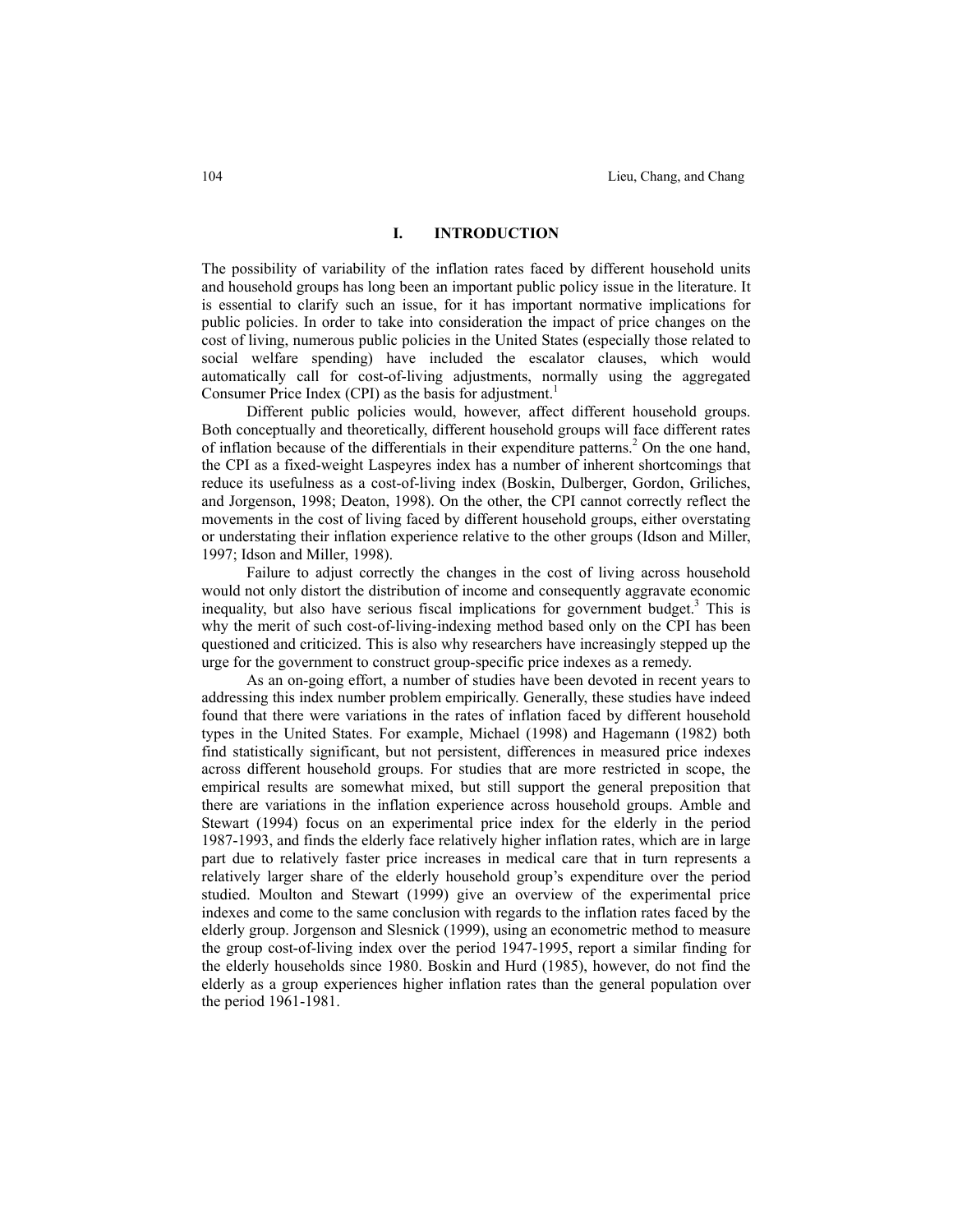As for household groups with different income levels, Garner, Johnson and Kokoski (1996) investigate the inflation rates faced by the poor relative to that of the general population, and concludes that the poor and the general population face similar price trends over the period 1984-1994. Moulton and Stewart (1999) reiterate the findings of Garner, et al. Idson and Miller (1997) investigate the inflation rates faced by different household types with different educational level for the head of the household. They find that households with lower educational level for the household head normally face higher inflation rates than those households where the household head are relatively more educated. Idson and Miller (1999) investigate the inflation rates faced by household types with children and those without children and find that households with children generally faced relatively lower rates of inflation.

 In recognition to the possibility of different inflation experience across household groups and in light of the empirical findings by the above-cited studies, the Bureau of Labor Statistics (BLS) of the U. S. Department of Labor has since 1988 begun to develop an experimental CPI for the elderly, but had no plans to update the experimental price index for the poor (Amble and Stewart, 1994, p. 11; Moulton and Stewart, 1999, p. 149).<sup>4</sup> In Taiwan, calls to improve economic justice and equality has risen rapidly in recent years as a result of successful economic development. An increasing number of public programs, in emulating the practices in the developed countries, have also begun to be indexed with a view to reflecting better the impact of inflation on living costs. To name just a few of such public policies: income tax exemptions and tax bracket adjustments; inheritance and gift tax exemptions and tax bracket adjustments; land price adjustments for land value increment tax; and adjustments of the minimum wage;.<sup>5</sup>

 The principal objective of this paper is to investigate empirically the appropriateness of using the CPI as the basis for the cost-of-living adjustments in various entitlement programs in Taiwan. Our analysis is undertaken in two steps. The first investigates whether or not there are statistically significant differentials in the rates of inflation across household groups in Taiwan. Since the first step yields positive results, we then move on to the logical second step to calculate relevant inflation rates for demographic-specific household groups differentiated by income and age of the household head, respectively. We concentrate our effort on these two demographic variables not on any *a priori* theoretical ground, but solely because there have been growing concerns for these two socially disadvantaged groups in public debate. We then proceed to evaluate the rates of inflation faced by the poorest group and by the elderly group. Our results show that, first, there are indeed statistically significant and persistent variations in the rates of inflation for some household groups in Taiwan, and second, the poorest (i.e., the first) income group does face higher than average inflation rates. The elderly household group (i.e., those 65 and over), however, does not.

 This paper is organized as follows: Section II lays out the relevant equations to test the relations of household characteristics to the inflation rates, and analyzes the empirical results. The sources of data are also briefly discussed. Section III investigates possible variations in the rates of inflation for household groups characterized by such demographic factors as income and age, respectively. Section IV concludes this study.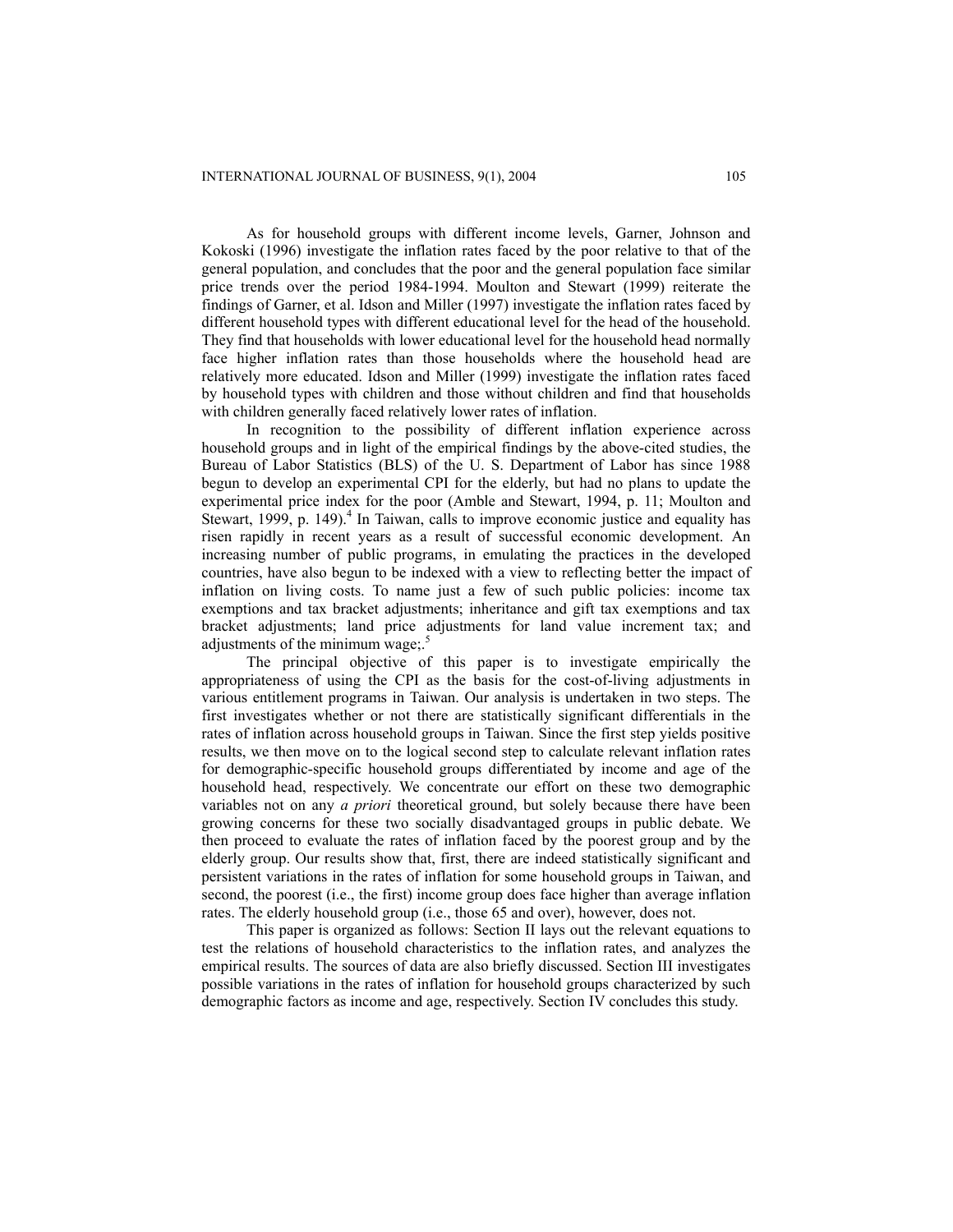## **II. HOUSEHOLD DEMOGRAPHIC CHARACTERISTICS AND THE RATES OF INFLATION**

#### **A. Household-specific Consumer Price Index and Sources of Data**

The *Laspeyres* formula for the household price index,  $PI_t^h$ , for the *h*th household in time *t* can be expressed either as:

$$
PI_t^h = \sum_{i} \frac{Q_{i0}^h P_{it}}{\sum_{i=1}^n Q_{i0}^h P_{i0}} \times 100
$$
 (1)

or alternatively as:

$$
PI_{t}^{h} = \sum_{i} w_{i0}^{h} \cdot \left(\frac{p_{it}}{p_{i0}}\right) \times 100
$$
 (2)

where

$$
w_{i0}^{h} = \frac{Q_{i0}^{h} P_{i0}}{\sum_{i=1}^{n} Q_{i0}^{h} P_{i0}}
$$
 (3)

In the specification above,  $w_{i0}^h$  is the weight of spending of the *h*th household

on the *i*th commodity in the base year; ( i0 it  $\frac{p_{it}}{p_{i0}}$ ), the price ratio of the *i*th commodity in

year *t* to the base year, year  $0$ ; and  $Q_{i0}^{h}$ , the quantity consumed by the *h*th household on the *i*th commodity in year *0*.

To calculate  $PI_t^h$  in equation (1), data on both price and quantity are necessary. However, data on quantity are normally lacking. To get around this problem, we use equation (2), in which data on both itemized household expenditure and prices are needed. The itemized household expenditure data in the base year are taken from *The Survey of Family Income and Expenditure in Taiwan Area of the Republic of China*. The survey data are on magnetic tape available from the Directorate-General of Budget, Accounting and Statistics (DGBAS), Executive Yuan, the Republic of China. This survey contains data on 14,830 non-agricultural household units and their spendings on 382 items of goods and services in 53 categories. Data for  $P_{it}$  are from the *Price Statistics Monthly in Taiwan Area of the Republic of China, 1991 through 1996,* which includes price data for 42 categories of commodities. The bulletin is also published by the DGBAS. Because of the somewhat different classifications of commodity categories in these two separate sets of data, we have to reclassify the data into 38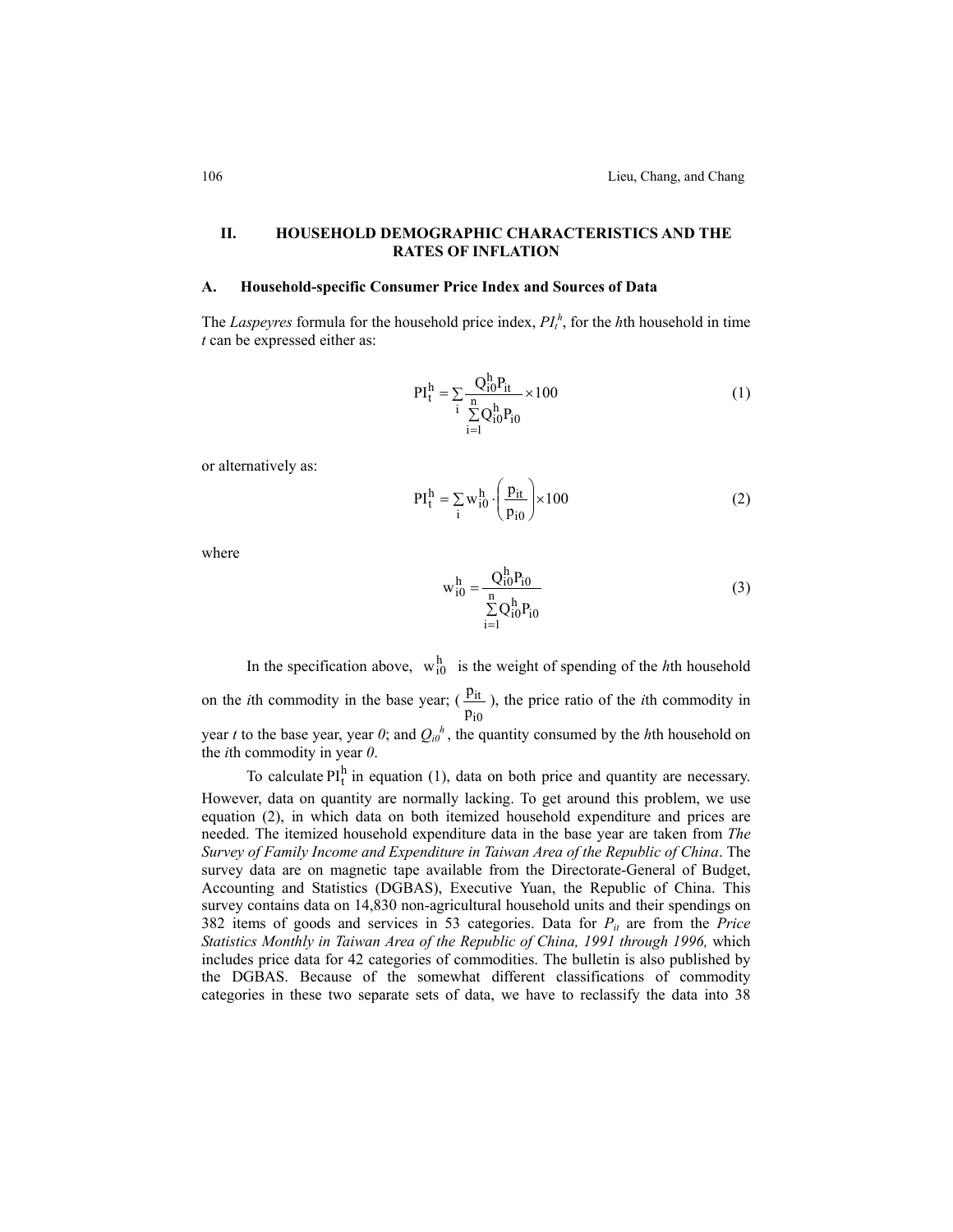expenditure categories in order to come up with corresponding match for expenditures and commodity prices. Appendix A provides a list of these 38 commodity categories.

 We use the expenditure data on the 38 commodity categories by the 14,830 household units to computer for each household the expenditure share on each category of commodities. We then take these shares as weights to calculate the year-to-year price index for each household. The results are then utilized as input to provide data for the dependent variable in the multiple regression model to be discussed next.

#### **B. Specifications of the Multiple Regression Model**

Operationally, Equation (2) is used to calculate the household price index. As mentioned earlier, consumption patterns and spending structure will both be affected not only by commodity prices and household income, but also by other household demographic characteristics. For the purpose of establishing the relations of household demographic characteristics to the variations in the rates of inflation across household types, we use the regression equation $6$ :

$$
Y_{t}^{h} = \alpha_{t0} + \sum \alpha_{t1i} \cdot x_{1i}^{h} + \dots + \sum \alpha_{t5i} \cdot x_{5i}^{h} + \varepsilon_{t}^{h}
$$
  
\n
$$
t = 1992, \dots, 1996; h = 1, \dots, 14,806
$$
 (4)

where  $Y_t^h$  is the price index of the *h*th household in time *t* to time *t-1*; that

 $is \frac{1}{h} \times 100$ PI PI h<br>t-1 h<br><u>t</u><br>x −  $x_{ji}^h$  are dummy variables for the *i*th household group with the *j*th

household demographic characteristics,  $j = 1, \ldots, 5$ . The five household demographic characteristics variables included in this study are: (1) income level of the household; (2) the age of the household head; (3) the educational level of the household head; (4) types of family members with or without children in the household; and (5) areas of residence of the household. For a more detailed classification of the household demographic characteristics, please see Appendix B.

 $\alpha_{\ell}$  represents the average price index ratio of the reference household in year *t* to year *t-1*. For this study, the reference household is chosen for those with the minimum variations in the rates of inflation compared with the overall inflation rates. Such reference household is the household with the sixth income level, where the head of the household is 35 to 49 years of age; the head of the reference household is high school graduate, without children, and lives in suburban areas. The regression coefficients, α*tji*, represent the average variation in the rates of inflation for the *i*th household group with the *j*th demographic characteristics in year *t*. Finally, ε*t* is the disturbance term.

### **C. Empirical Results**

Table 1 reports regression results for the year-to-year and the pooled (1991-1996) data set. For each of the regression models, the goodness of fit,  $R^2$ , is between 0.10 (for year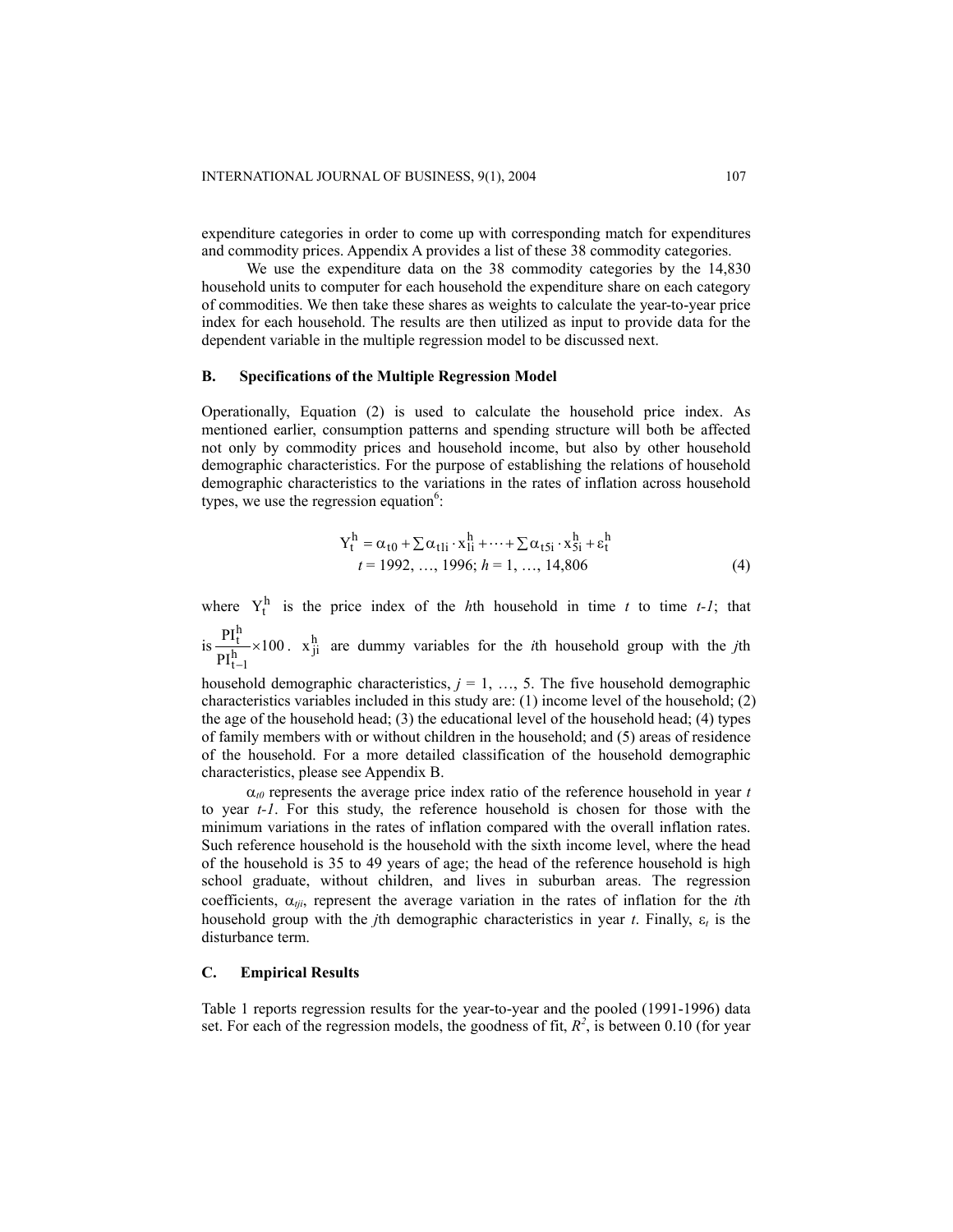1994-1995) and 0.21 (for year 1995-1996). Our  $R^2$ , though not large in absolute terms, are in line with the results of Michael (1979) and Hagemann (1982). The *F* values are between 73.865 and 175.285, all are significantly larger than the critical value of  $F_{0.01}$  $(23, 14,806) = 1.81$ , strongly indicating that there are variations in the rates of inflation across household types with different demographic characteristics.

| <b>Table 1</b>                                                                    |
|-----------------------------------------------------------------------------------|
| Regression results for year-to-year and "total period" price changes on household |
| characteristics                                                                   |

| Variables          | 1991-1992  | 1992-1993  | 1993-1994  | 1994-1995  | 1995-1996  | 1991-1996   |
|--------------------|------------|------------|------------|------------|------------|-------------|
|                    | 104.716**  | 102.792**  | 103.985**  | 103.553**  | 102.796**  | $119.176**$ |
| Constant           | (0.041)    | (0.023)    | (0.027)    | (0.016)    | (0.020)    | (0.119)     |
| The Lowest Income  | $0.507**$  | 0.042      | $0.317**$  | 0.005      | 0.029      | $1.030**$   |
| Level              | (0.042)    | (0.024)    | (0.027)    | (0.017)    | (0.021)    | (0.122)     |
| The Second Lowest  | $0.406**$  | $0.065**$  | $0.260**$  | $0.037*$   | $0.053**$  | $0.945**$   |
| Level              | (0.039)    | (0.022)    | (0.025)    | (0.016)    | (0.019)    | (0.113)     |
| The Third Income   | $0.251**$  | 0.007      | $0.157**$  | $-0.002$   | 0.023      | $0.502**$   |
| Level              | (0.039)    | (0.022)    | (0.025)    | (0.016)    | (0.019)    | (0.113)     |
| The Fourth Income  | $0.169**$  | 0.042      | $0.136**$  | 0.013      | 0.025      | $0.443**$   |
| Level              | (0.038)    | (0.022)    | (0.025)    | (0.015)    | (0.019)    | (0.112)     |
| The Fifth Income   | $0.106**$  | 0.016      | $0.064*$   | $-0.006$   | 0.018      | $0.226*$    |
| Level              | (0.038)    | (0.022)    | (0.025)    | (0.015)    | (0.019)    | (0.112)     |
| The Seventh Income | $-0.005$   | 0.031      | 0.010      | 0.018      | 0.005      | 0.066       |
| Level              | (0.038)    | (0.022)    | (0.025)    | (0.015)    | (0.019)    | (0.112)     |
| The Eighth Income  | $-0.087*$  | $-0.008$   | $-0.063*$  | 0.009      | $-0.027$   | $-0.204$    |
| Level              | (0.039)    | (0.022)    | (0.025)    | (0.016)    | (0.019)    | (0.112)     |
| The Ninth Income   | $-0.234**$ | $-0.032$   | $-0.130**$ | $-0.002$   | $-0.056**$ | $-0.524**$  |
| Level              | (0.039)    | (0.022)    | (0.025)    | (0.016)    | (0.019)    | (0.113)     |
| The Highest Income | $-0.571**$ | $-0.147**$ | $-0.336**$ | $-0.061**$ | $-0.189**$ | $-1.499**$  |
| Level              | (0.039)    | (0.022)    | (0.026)    | (0.016)    | (0.020)    | (0.115)     |
| 65 and Over        | $0.229**$  | $0.048*$   | $0.100**$  | $-0.198**$ | $-0.156**$ | 0.019       |
|                    | (0.042)    | (0.024)    | (0.027)    | (0.017)    | (0.021)    | (0.122)     |
| 50 to 64 Years Old | $-0.008$   | $0.040**$  | 0.006      | $-0.054**$ | 0.006      | $-0.012$    |
|                    | (0.026)    | (0.015)    | (0.017)    | (0.011)    | (0.013)    | (0.077)     |
| 20 to 34 Years Old | $-0.167**$ | $-0.165**$ | $-0.170**$ | $-0.07**$  | $-0.224**$ | $-0.927**$  |
|                    | (0.022)    | (0.013)    | (0.015)    | (0.009)    | (0.011)    | (0.065)     |
| Under 20           | $0.362**$  | $0.180**$  | 0.189*     | $0.114*$   | $0.283**$  | 1.309**     |
|                    | (0.122)    | (0.069)    | (0.080)    | (0.049)    | (0.060)    | (0.356)     |
| 6 or less Years of | $0.270**$  | 0.006      | $0.172**$  | $0.035**$  | $0.047**$  | $0.609**$   |
| Schooling          | (0.025)    | (0.014)    | (0.016)    | (0.010)    | (0.012)    | (0.072)     |
| 9 Years of         | $0.161**$  | $-0.004$   | $0.103**$  | 0.014      | 0.017      | $0.332**$   |
| Schooling          | (0.027)    | (0.015)    | (0.017)    | (0.011)    | (0.013)    | (0.077)     |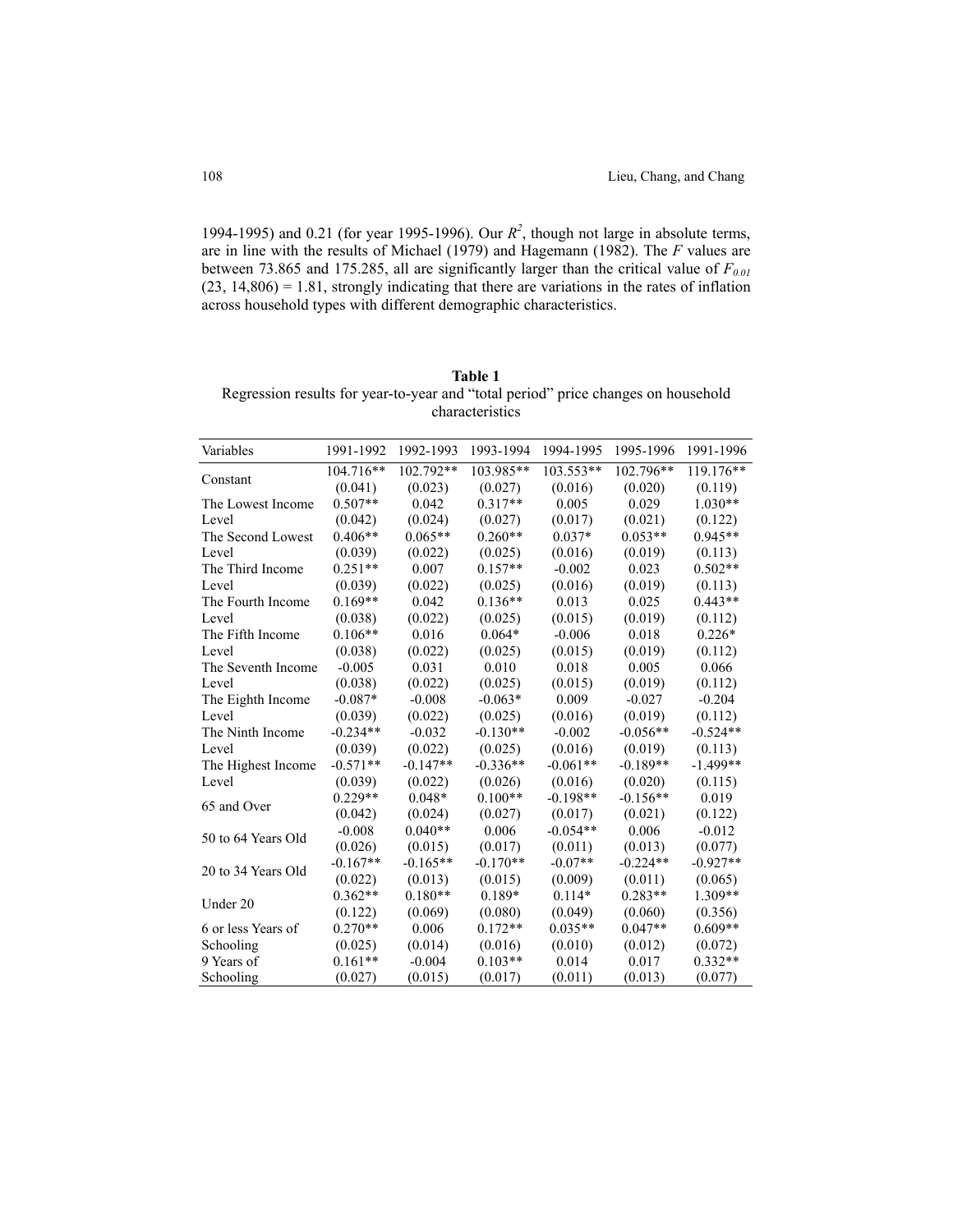| Variables                     | 1991-1992  | 1992-1993  | 1993-1994  | 1994-1995  | 1995-1996 | 1991-1996 |
|-------------------------------|------------|------------|------------|------------|-----------|-----------|
| More than 12 Years            | $-0.158**$ | $0.080**$  | $-0.055**$ | 0.016      | $-0.020$  | $-0.155*$ |
| of Schooling                  | (0.026)    | (0.014)    | (0.017)    | (0.010)    | (0.013)   | (0.075)   |
| Single Parent w/ 1            | 0.099      | $0.394**$  | $0.201**$  | $0.206**$  | $0.435**$ | $1.556**$ |
| to 2 Children                 | (0.052)    | (0.030)    | (0.034)    | (0.021)    | (0.026)   | (0.152)   |
| Single Parent w/3             | $0.458**$  | $0.451**$  | $0.438**$  | $0.309**$  | $0.645**$ | $2.681**$ |
| or More Children              | (0.096)    | (0.055)    | (0.063)    | (0.039)    | (0.048)   | (0.281)   |
| Both Parents w/ 1 to          | $0.196**$  | $0.230**$  | $0.158**$  | $0.181**$  | $0.313**$ | $1.251**$ |
| 2 Children                    | (0.023)    | (0.013)    | (0.015)    | (0.009)    | (0.011)   | (0.066)   |
| Both Parents w/ 3 or          | $0.442**$  | $0.362**$  | $0.357**$  | $0.265**$  | $0.560**$ | $2.310**$ |
| More Children                 | (0.028)    | (0.016)    | (0.018)    | (0.011)    | (0.014)   | (0.081)   |
| Urban Areas                   | $0.118**$  | $0.159**$  | $0.093**$  | $0.067**$  | $0.049**$ | $0.561**$ |
|                               | (0.020)    | (0.011)    | (0.013)    | (0.008)    | (0.010)   | (0.059)   |
| Rural Areas                   | 0.042      | $-0.101**$ | $-0.038$   | $-0.041**$ | $-0.038*$ | $-0.207*$ |
|                               | (0.030)    | (0.017)    | (0.020)    | (0.012)    | (0.015)   | (0.088)   |
| F-Value                       | 113.621**  | 75.277**   | 109.926**  | 73.865**   | 175.285** | 118.889** |
| Standard error of<br>estimate | 1.093      | 0.352      | 0.470      | 0.177      | 0.268     | 9.317     |
| R square                      | 0.1444     | 0.1006     | 0.1404     | 0.0989     | 0.2066    | 0.1501    |

**Table 1 (continued)** 

( ): Standard errors in parentheses

Statistically significant at 95 percent

\*\*: Statistically significant at 99 percent

For the year-to-year data, the regression results show that households with certain demographic characteristics *persistently* face higher rates of inflation than the reference group. These household groups are (1) those that have the second lowest household income; (2) those where the age of the household head is fewer than 20; (3) those with children; and (4) those that reside in urban areas. Conversely, the household groups that have the highest income level or those where the age of the household head is between 20 and 34 have lower inflation rates compared with those of the reference group.

 For the pooled data set, the regression results (the last column of Table 1) shows the following: First, there exists a statistically significant inverse relationship for the income level and the rates of inflation; particularly, it is shown that the household groups with the lowest (i.e., the first), when compared with the reference household group (i.e., the sixth income level), faces a higher rate of inflation that is 1.03 percentage points higher over the period studied. In addition, it is also shown that the wealthiest (i.e., the tenth) household group faces the rate of inflation that is significantly lower than that of the reference household. The wealthiest group faces an inflation rate that is 1.50 percentage points lower than those of the reference group.

 Second, there also exits an inverse relationship between the educational level of the household head and the rates of inflation. For the household group where the head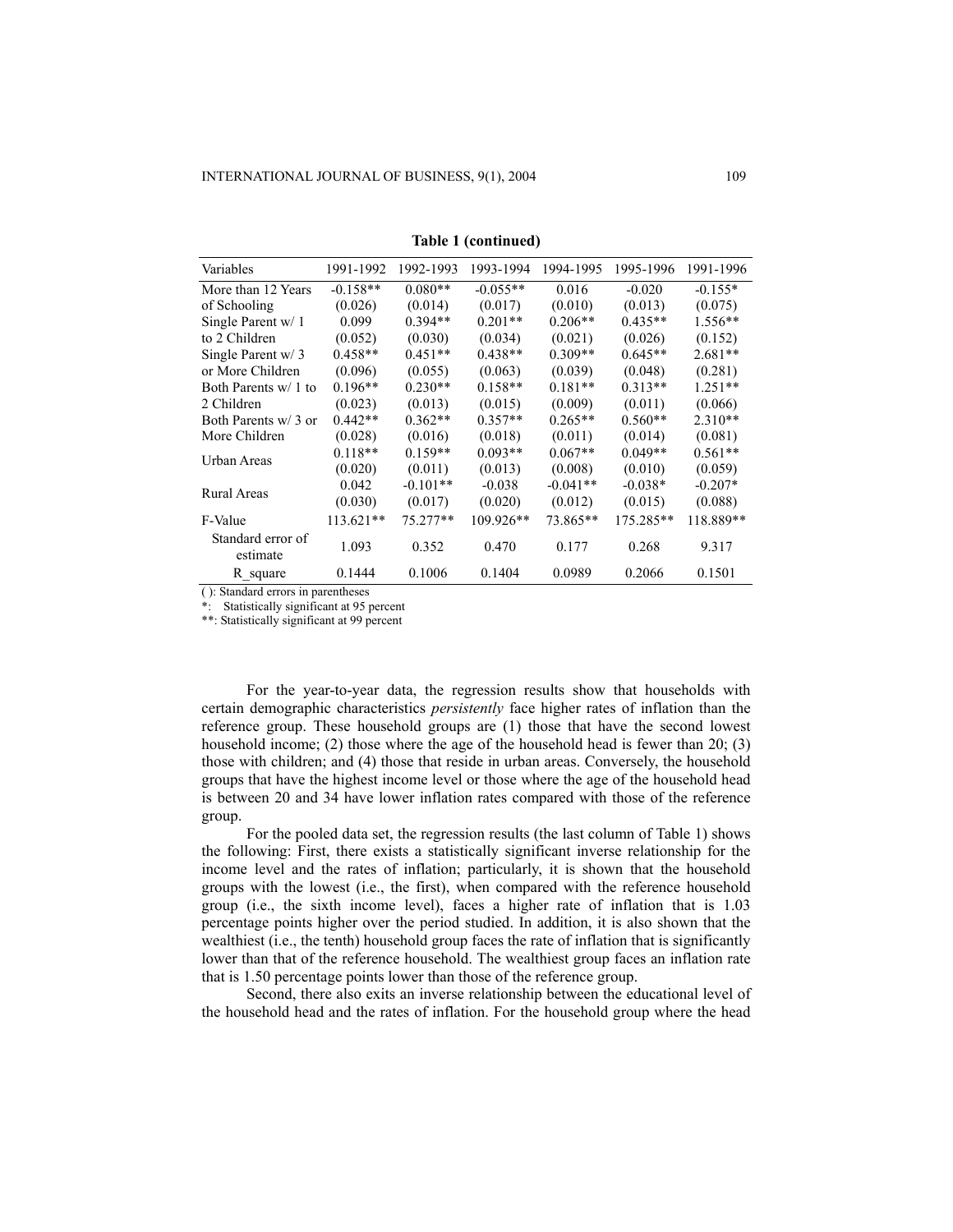110 Lieu, Chang, and Chang

of the household has nine years of schooling, and the group where the household head has six or less years of schooling, the rates of inflation are significantly higher than those of the reference group (i.e., those with high school education) by 0.61 and o.33 percentage point, respectively. For the household group where the head of the household has college level education or beyond, the rates of inflation are lower than those of the reference group by 0.16 percentage point.

 Third, the household groups with children are shown to face higher rates of inflation than the childless reference household group. The household groups with children face an inflation rate that is between 1.25 percentage points (for those with two parents and 1 to 2 children) and 2.68 percentage points (for the household group with single parent and 3 or more children) higher than that of the reference group. It also appears that the more children the group has, the higher inflation rate they will face, and that one-parent group faces higher inflation rates than two-parents group.

 Fourth, there is an inverse relationship between urbanization and the rates of inflation. The households residing in urban areas as a group faces higher rates of inflation than those in suburban areas (i.e. the reference group) by 0.56 percentage point. Conversely, the household group in rural areas faces lower inflation rates than those in suburban areas by 0.21 percentage point.

 Our results differ somewhat with the findings by Michael (1979) and Hagemann (1982). Although they find statistically significant variations in the rates of inflation for some specific household types, the variations are not persistent; that is, the variations oscillate over time (Hagemann, 1982, p. 500). Our findings also show similar inflation experience across household groups with respect to the demographic characteristics, the differentials (either higher or lower than those of the reference group) are, however, *persistent* throughout the period covered in this study.

#### **III. THE GROUP-SPECIFIC PRICE INDEXES**

Because of the potential policy implications of group-specific cost-of-living adjustments, there have been in the past two decades a number of studies on the inflation experience of different household groups in the United States, especially of the elderly and the poor group. These two groups are often seen to be the most under-privileged in any socio-economic ladder, thus becoming the specific target of some welfare programs.

 As cited previously, some studies pay special attention to the elderly group (Amble and Stewart, 1994; Boskin and Hurd, 1985; Jorgenson and Slesnick, 1999; and Moulton and Stewart, 1999), while some others focus on the poor (Garner, Johnson, and Kokoski, 1996; and Moulton and Stewart, 1999). What follows is the computation of the demographic-specific prices indexes for different income levels and for household heads of different ages for the case of Taiwan. The main purpose of these exercises is to find out how the inflation experience of Taiwan's elderly and poor household groups might be different from the general population. In the meantime, we hope to gain some insight with respect to specific household's inflation experience by contrasting our results with those of the above-cited studies.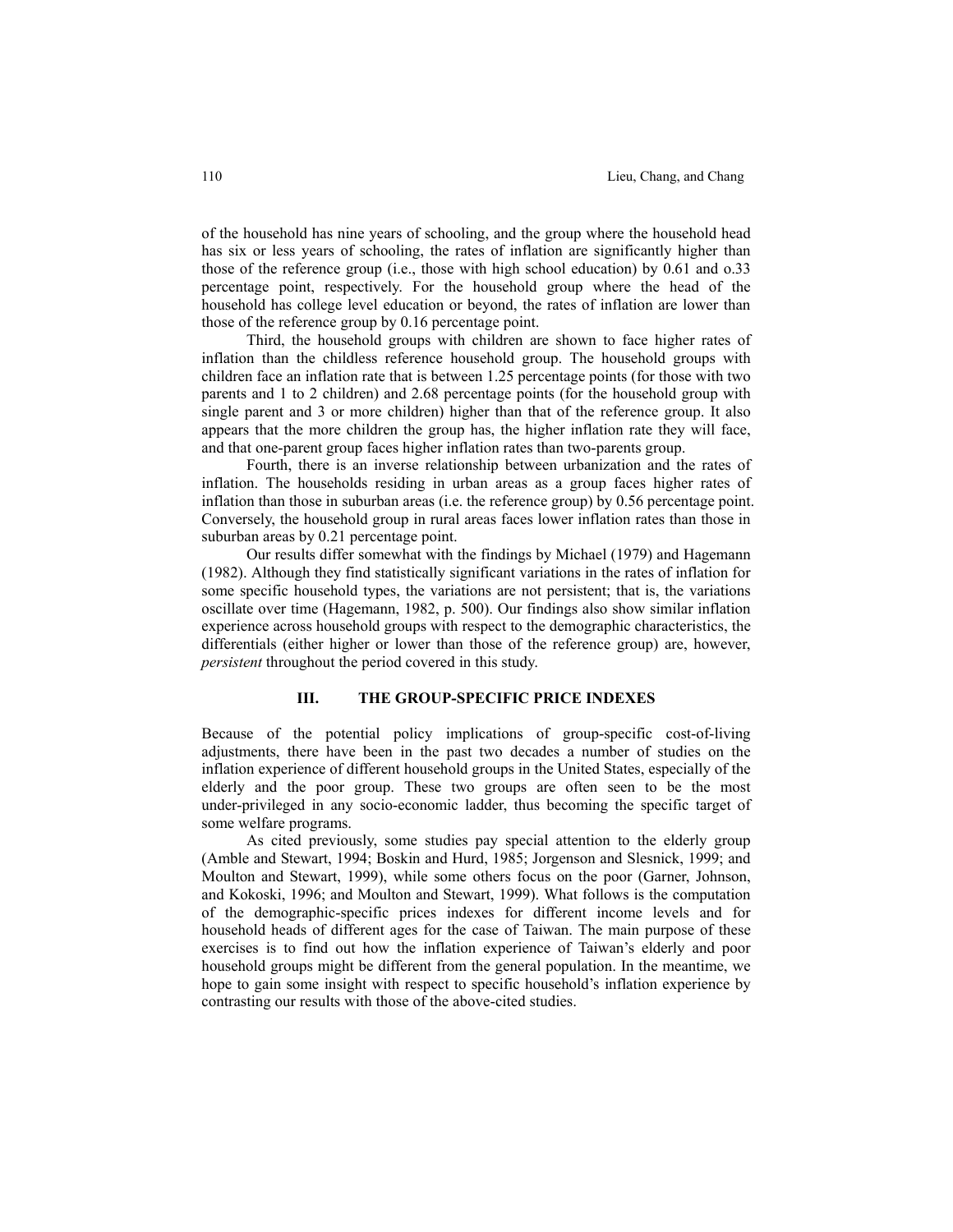## **A. The Income-Specific Group Price Indexes**

The group-specific price indexes for different income levels for the 1991-1996 period can be calculated using a modified formula similar to equation (2) as follows:

$$
PI_{t}^{y} = \sum_{i} w_{i0}^{y} \cdot \left(\frac{p_{it}}{p_{i0}}\right) \times 100 \quad , y = 1, ..., 10
$$
 (5)

where  $PI_t^y$  is the price index for income group *y* at year *t*;  $W_{i0}^y$ , the aggregate expenditure weights on the 38 categories of commodities by household group *y* in the base year. The results are reported in Table 2.

**Table 2**  The group-specific price index for household with different income levels, 1991=100

|                                     | 1992   | 1993                               | 1994 | 1995 | 1996 | Average Growth Rate<br>$(1991 - 1996)^{a}$ |
|-------------------------------------|--------|------------------------------------|------|------|------|--------------------------------------------|
| All Household Units                 |        | 104.83 108.03 112.51 116.68 120.19 |      |      |      | 3.75                                       |
| The Lowest (First) Income<br>Level  | 105.50 | 108.67 113.57 117.66 121.11        |      |      |      | 3.90                                       |
| The Second Income Level             |        | 105.38 108.63 113.46 117.70 121.32 |      |      |      | 3.94                                       |
| The Third Income Level              |        | 105.25 108.43 113.17 117.38 121.00 |      |      |      | 3.89                                       |
| The Fourth Income Level             |        | 105.13 108.39 113.10 117.34 120.98 |      |      |      | 3.88                                       |
| The Fifth Income Level              |        | 105.07 108.30 112.92 117.13 120.76 |      |      |      | 3.84                                       |
| The Sixth Income Level              |        | 104.95 108.17 112.73 116.93 120.53 |      |      |      | 3.81                                       |
| The Seventh Income Level            |        | 104.89 108.14 112.66 116.88 120.45 |      |      |      | 3.79                                       |
| The Eighth Income Level             |        | 104.82 108.05 112.50 116.71 120.27 |      |      |      | 3.76                                       |
| The Ninth Income Level              |        | 104.60 107.79 112.11 116.27 119.71 |      |      |      | 3.66                                       |
| The Highest (Tenth) Income<br>Level |        | 104.16 107.24 111.29 115.35 118.59 |      |      |      | 3.47                                       |

<sup>a</sup>: These growth rates are annual compound rates.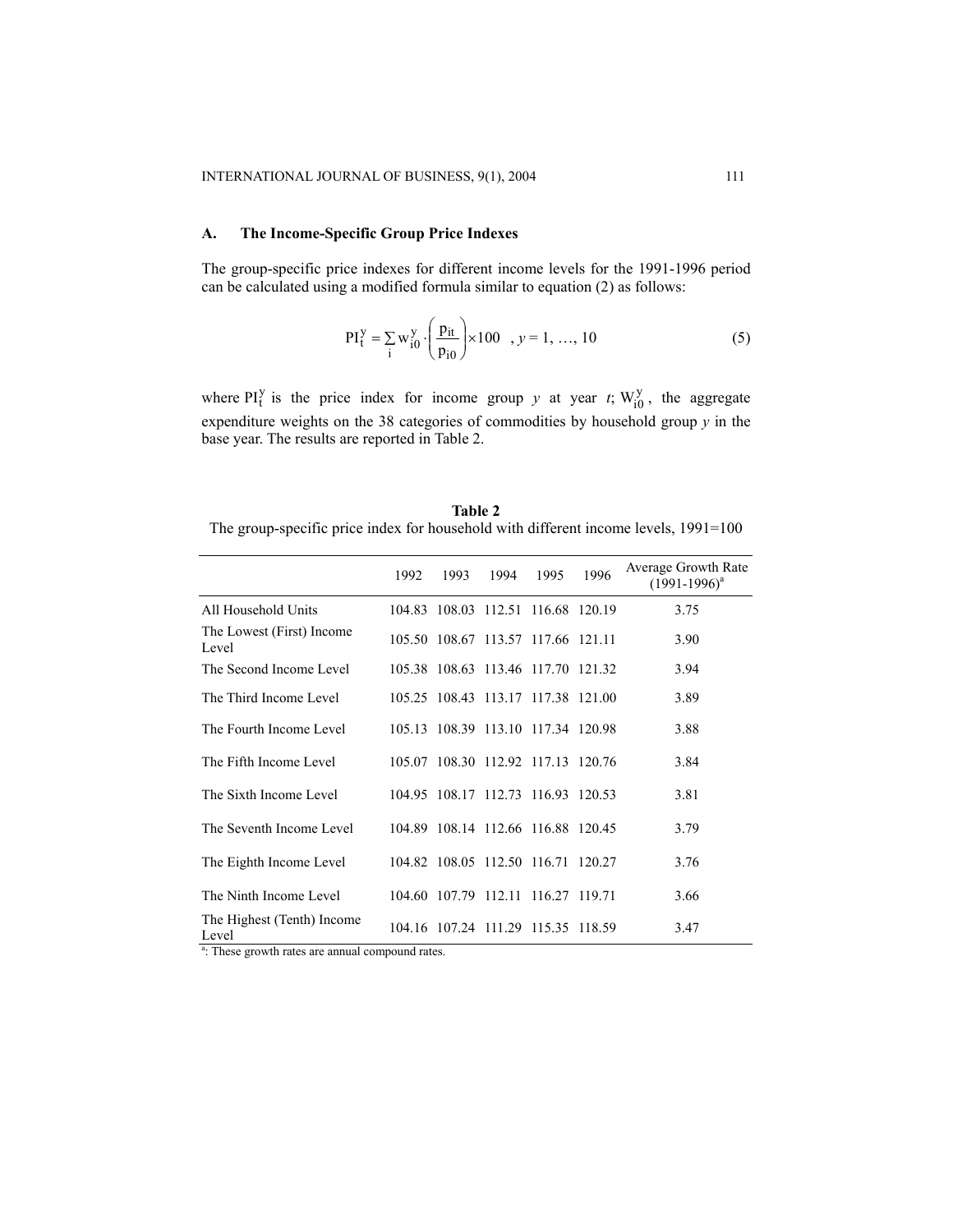We see from Table 2 that during the six years from 1991 to 1996 the CPI for all household units was up by 20.19%, which is equivalent to a compound annual growth rate of 3.75%. In general, the CPI decreases with the income level. To put it differently, the higher is the household income level, the lower is the inflation rate faced by the corresponding household group. On the one hand, the inflation rates faced by the poorest and the second poorest household groups over the period studied were 21.11% and 21.32%, respectively. The inflation rates of these two groups were about one percentage point more than that of all household units (i.e., 0.92 and 1.13 percentage points higher, respectively). The compound annual growth rate was 3.9% and 3.94%, respectively, which was in turn higher by 0.15 and 0.19 percentage point than the overall figure for all household units.

 On the other hand, the inflation rates faced by the second wealthiest and the wealthiest household groups were 19.71% and 18.59%, respectively. The inflation rates of these two groups were lower by 0.48 and 1.60 percentage points, respectively, than that of all household units. The compound annual growth rate was 3.66% and 3.47%, respectively, which was in turn lower by 0.09 and 0.28 percentage points than the overall figure for all household units. Moreover, a comparison of the rates of inflation faced by the wealthiest and the poorest household groups over the period 1991-1996 indicates that the difference margin can be as large as 2.52 percentage points against the latter group. As for the annual increase of the inflation rate, that of the former group is lower by 0.43 percentage point than that of the latter. It is evident from the Taiwan data that there is a difference in the rates of inflation across household groups distinguished by the income level.

 Why does the relatively low (high) income household group face relatively high (low) rates of inflation? The price changes of each of the 38 categories of commodities included in this study together with the expenditure patterns of the household groups with different income levels may give us a clue. Table 3 reports relative current-to-base-year price ratios for each category of commodities. Table 4 shows base year expenditure patterns by households with different income levels on these 38 categories of commodities. First, from the last column of Table 3, we find four categories of commodities (i.e., fruits and processed fruit products; vegetables and processed vegetable products; fish and shellfish; and educational expenses) whose prices have increased over the period 1991-1996 by more than 40% cumulatively. From Table 4, we find the lower is the household income, the higher share of it is spent on fruits, vegetables, fish and their related processed products, all are in the category of Food and Beverages, which accounts for the largest chunk (35%) of the poorest group's expenditure. Particularly, it is shown that the poorest household group spent some 14.3% of their income on these three commodities together, whereas the wealthiest household group spent a relatively low 8.4% of their income on them.

 Second, we find the lower is the household income, the higher is the share of it that is spent on Medicines and Medical Care. The costs of these types of commodities, however, did not show significant increases during the period 1991-1996. For example, the cost of medical care services has increased by 15% over the entire period, that of plant drugs by 8%, and that of medicines by 12.3%, all are lower than the overall average of 20.2 % as indicated by the CPI for all commodities.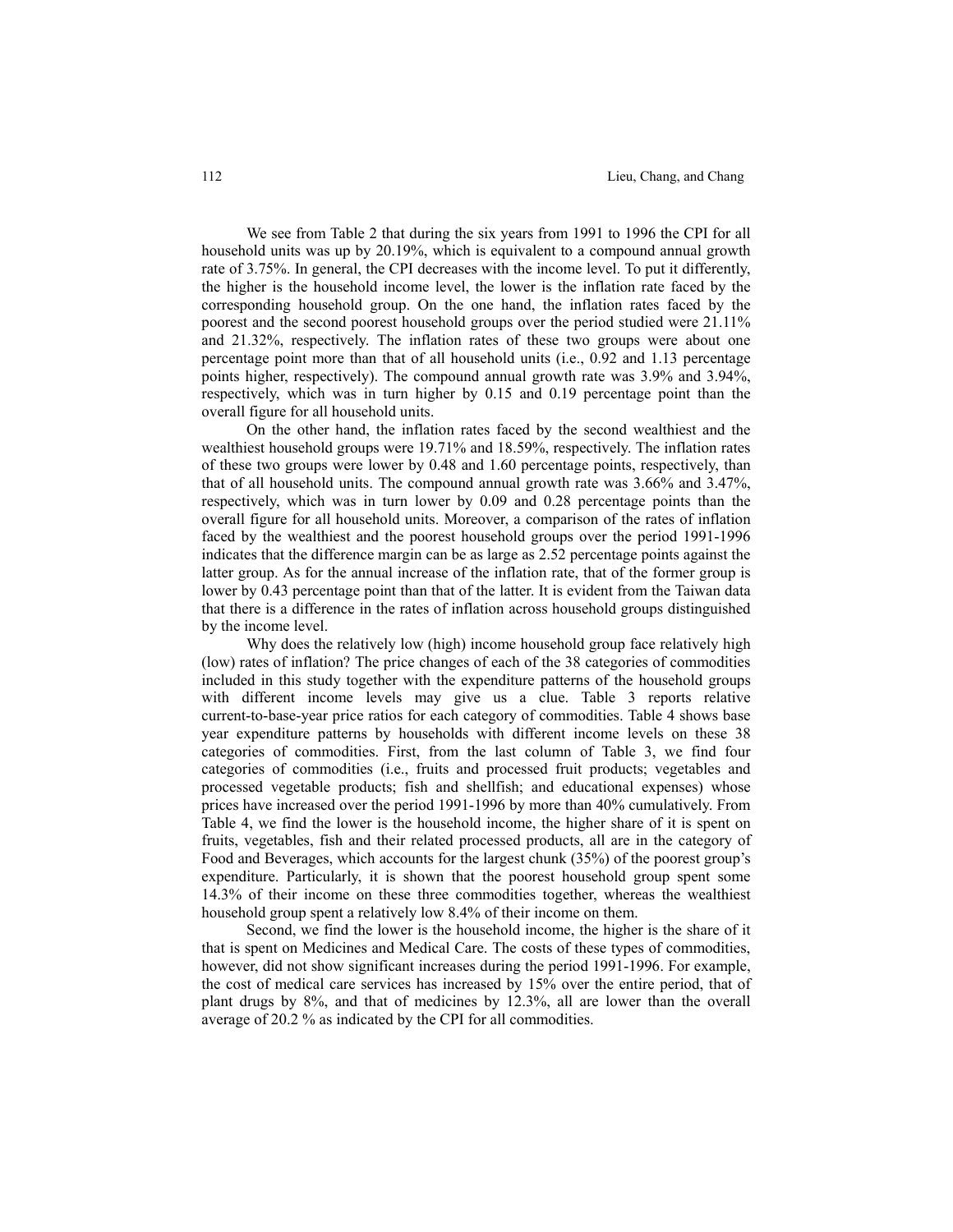| Table 3                                                                                 |
|-----------------------------------------------------------------------------------------|
| Relative current-to-base-year price ratios for each of the 38 categories of commodities |

|                                                       | 1992   | 1993   | 1994   | 1995   | 1996   |
|-------------------------------------------------------|--------|--------|--------|--------|--------|
| <b>All Commodities (CPI)</b>                          | 104.83 | 108.03 | 112.51 | 116.68 | 120.19 |
| <b>Food and Beverages</b>                             |        |        |        |        |        |
| Rice and rice products                                | 101.68 | 106.16 | 108.03 | 114.56 | 120.49 |
| Flour and bakery products                             | 101.10 | 101.78 | 104.44 | 109.93 | 117.83 |
| Meat and meat products                                | 104.82 | 109.63 | 112.29 | 117.08 | 122.77 |
| Eggs                                                  | 114.02 | 109.91 | 116.09 | 117.71 | 121.10 |
| Fish and shellfish                                    | 112.76 | 120.82 | 127.85 | 133.84 | 141.62 |
| Vegetables and processed vegetable products           | 120.74 | 123.56 | 150.47 | 148.85 | 151.85 |
| Fruits and processed fruit products                   | 126.80 | 132.30 | 148.42 | 167.91 | 175.89 |
| Dairy products                                        | 100.58 | 102.80 | 102.90 | 102.87 | 104.83 |
| Edible oil                                            | 98.75  | 98.87  | 101.53 | 105.98 | 106.64 |
| Condiments                                            | 103.18 | 101.93 | 106.57 | 122.60 | 110.26 |
| Alcoholic beverages                                   | 99.60  | 98.00  | 97.23  | 96.77  | 104.30 |
| Non-alcoholic beverages                               | 99.39  | 100.45 | 101.09 | 104.07 | 104.32 |
| Leisure and dissipation                               | 108.30 | 114.05 | 113.40 | 112.27 | 108.93 |
| Foods away from home                                  | 103.12 | 105.80 | 108.43 | 112.88 | 117.24 |
| Other food (bean and bean products, cooked food)      | 99.61  | 102.31 | 111.30 | 112.69 | 112.36 |
| <b>Clothing</b>                                       |        |        |        |        |        |
| Garments                                              | 101.64 | 97.47  | 96.24  | 99.88  | 102.63 |
| Footwears                                             | 100.83 | 96.90  | 96.47  | 99.64  | 99.98  |
| Cloth, apparel services and other apparel commodities | 98.15  | 102.63 | 105.60 | 107.91 | 111.39 |
| <b>Housing</b>                                        |        |        |        |        |        |
| Rent, residential                                     | 104.30 | 108.63 | 113.67 | 117.59 | 120.55 |
| Maintenance and repairs                               | 103.67 | 111.46 | 117.94 | 125.45 | 126.66 |
| Household appliances                                  | 100.11 | 102.31 | 104.93 | 107.54 | 108.48 |
| Household keeping services                            | 104.71 | 114.93 | 120.55 | 129.95 | 132.05 |
| Water supply, electricity and gas                     | 102.02 | 101.82 | 103.55 | 106.28 | 107.72 |
| <b>Transportation and Communication</b>               |        |        |        |        |        |
| Private transportation and communication              | 97.86  | 96.65  | 97.79  | 100.23 | 100.90 |
| Parts and equipment, oil, and repair charge of        | 98.20  | 98.52  | 95.94  | 99.80  | 100.99 |
| transportation                                        |        |        |        |        |        |
| Communication fees                                    | 100.77 | 100.84 | 100.84 | 99.41  | 97.08  |
| Transportation fees and other services                | 101.29 | 107.58 | 112.04 | 115.36 | 121.32 |
| <b>Medicines and Medical Care</b>                     |        |        |        |        |        |
| Medical care services                                 | 107.04 | 108.75 | 111.41 | 112.92 | 114.78 |
| Plant drugs                                           | 103.40 | 103.95 | 103.09 | 106.18 | 107.96 |
| Medicines                                             | 102.59 | 104.36 | 108.19 | 109.67 | 112.29 |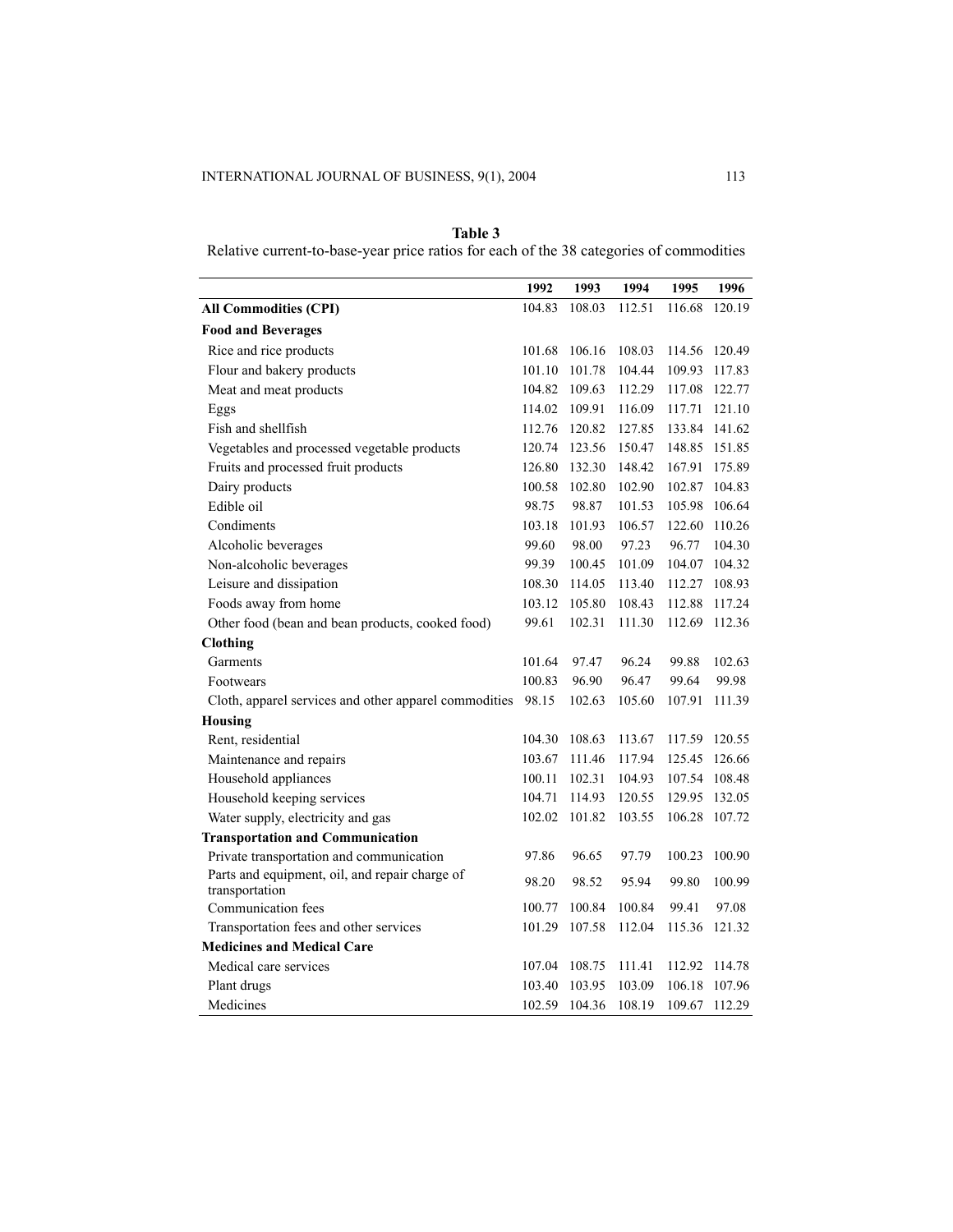|                                    | 1992   | 1993   | 1994   | 1995          | 1996   |
|------------------------------------|--------|--------|--------|---------------|--------|
| Cosmetic items                     | 100.35 | 99.86  | 99.69  | 100.23        | 100.45 |
| Beauty parlor services             | 106.52 | 117.00 | 125.32 | 133.16        | 137.92 |
| Medical Supplies and appliances    | 98.93  | 98.95  | 99.52  | 102.59        | 102.65 |
| <b>Education and Entertainment</b> |        |        |        |               |        |
| Educational expenses               | 107.13 | 116.04 | 124.05 | 131.25        | 143.28 |
| Entertainment expenses             | 101.42 | 102.93 | 104.42 | 106.12 106.77 |        |
| Miscellaneous                      |        |        |        |               |        |
| Tobacco                            | 100.09 | 100.18 | 100.98 | 102.47        | 104.38 |
| Wedding and funeral expenses       | 101 23 | 103.23 | 107.18 | 109.77        | 112.03 |
| Others                             | 102.65 | 103.79 | 104.45 | 107.00        | 109.31 |

**Table 3 (continued)** 

Third, we find the income share that is spent on Clothing, Transportation and Communication, or Education and Entertainment is higher for the household groups with relatively higher income. The costs of such commodities, except for educational expenses, have remained relatively stable compared with the CPI for all commodities over the period studied.

Fourth, although the share of the category of Education and Entertainment decreases as income rises, each of its component commodities such as education and entertainment is not a negligible item in the poorest group's consumption basket. We have already seen that the cost of educational expenses has risen relatively rapidly than other items. All these together explain why low-income household groups face higher than average rates of inflation, while the relatively well-to-do groups experience the opposite.

 The studies cited previously did not show significant differentials in the inflation rates for the poorest group in the United States. Moulton and Stewart (1999, p. 149) show the spending pattern of the poorest group in the United States, which by comparison is approximately similar to that of its counterpart in Taiwan. Although the poorest household group in the United States also spent a relatively large share of their income on Food and Beverages, the prices of these consumer items did not increase faster than the CPI. The relatively larger price increases for Food and Beverages in Taiwan than in the United States causes the poorest household group in Taiwan to suffer more than the rest of the society in terms of price increases.

## **B. The Age-Specific Group Price Indexes with Different Household Head Ages**

The group-specific price indexes for household heads with different ages can be easily calculated using the spending patterns on the 38 categories of commodities by each age-specific household group and by all household units over the period 1991-1996. The results are reported in Table 5.

 $\overline{a}$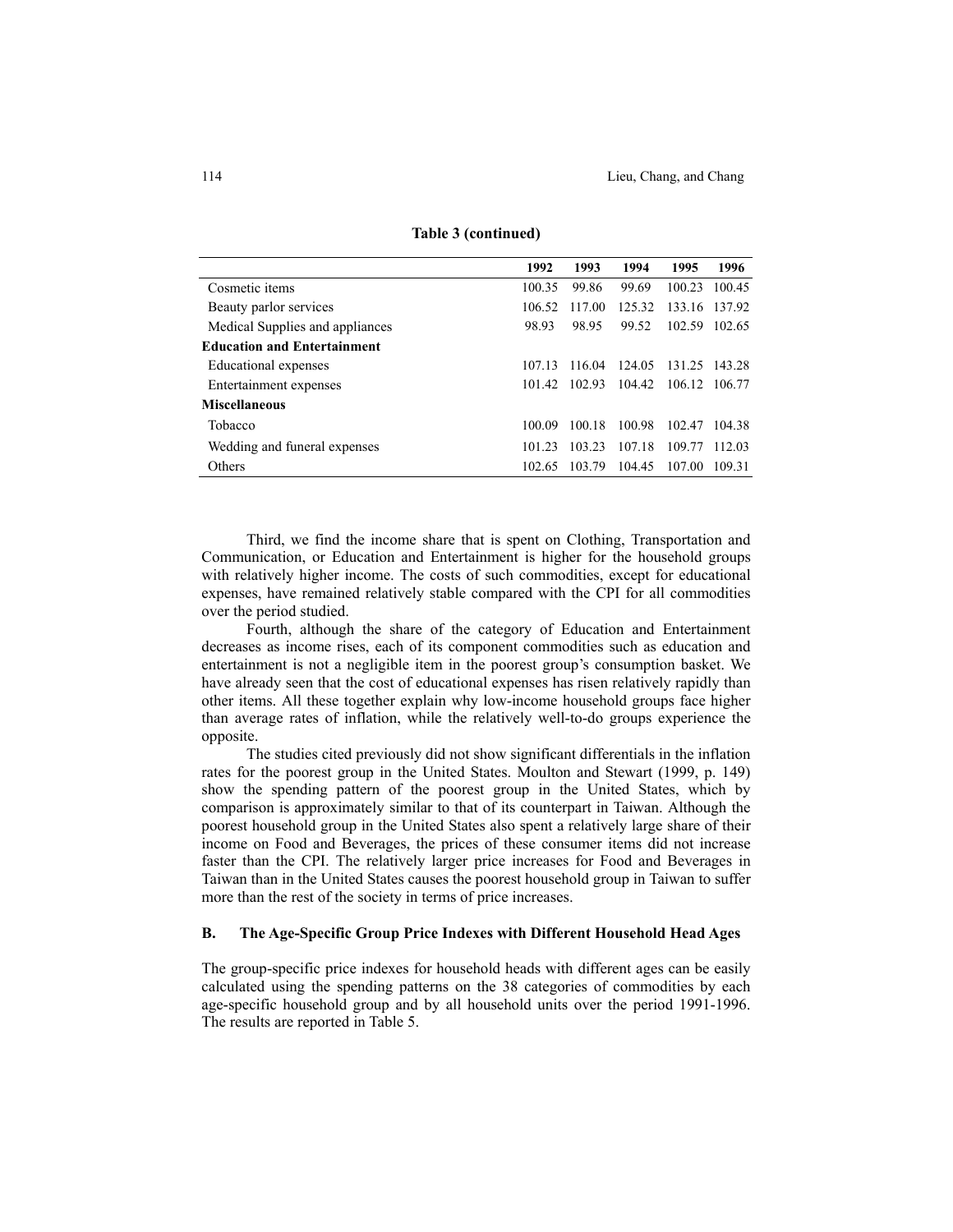|                                                                 | All<br>House-holds |        | Lowest Second Third Fourth Fifth |       |                             |       |       | Sixth Seventh Eighth Ninth Highest |       |       |                      |
|-----------------------------------------------------------------|--------------------|--------|----------------------------------|-------|-----------------------------|-------|-------|------------------------------------|-------|-------|----------------------|
| All Commodities                                                 | 100.00             | 100.00 | 100.00                           |       | 100.00 100.00 100.00 100.00 |       |       | 100.00                             |       |       | 100.00 100.00 100.00 |
| Food and Beverages                                              | 29.32              | 35.04  | 34.25                            | 33.53 | 32.39                       | 31.61 | 30.67 | 29.55                              | 28.67 | 27.05 | 23.29                |
| Rice<br>and<br>rice<br>products                                 | 1.79               | 2.56   | 2.42                             | 2.20  | 2.07                        | 2.02  | 1.89  | 1.76                               | 1.66  | 1.55  | 1.24                 |
| Flour and bakery<br>products                                    | 1.22               | 1.33   | 1.31                             | 1.33  | 1.32                        | 1.26  | 1.26  | 1.25                               | 1.25  | 1.19  | 1.02                 |
| Meat and meat<br>products                                       | 4.45               | 5.38   | 5.39                             | 5.26  | 5.05                        | 4.87  | 4.72  | 4.45                               | 4.39  | 3.98  | 3.35                 |
| Eggs                                                            | 0.40               | 0.51   | 0.50                             | 0.48  | 0.47                        | 0.44  | 0.42  | 0.39                               | 0.38  | 0.34  | 0.29                 |
| Fish and shellfish                                              | 4.24               | 5.46   | 5.21                             | 5.03  | 4.78                        | 4.64  | 4.49  | 4.30                               | 4.10  | 3.79  | 3.14                 |
| Vegetables and<br>processed vegetable<br>products<br>Fruits and | 3.41               | 4.60   | 4.27                             | 4.15  | 3.95                        | 3.75  | 3.57  | 3.41                               | 3.24  | 3.01  | 2.45                 |
| processed fruit<br>products                                     | 3.59               | 4.19   | 4.23                             | 4.13  | 3.96                        | 3.86  | 3.73  | 3.65                               | 3.60  | 3.30  | 2.82                 |
| Dairy products                                                  | 1.17               | 1.09   | 1.24                             | 1.32  | 1.28                        | 1.29  | 1.25  | 1.17                               | 1.19  | 1.08  | 0.99                 |
| Edible oil                                                      | 0.45               | 0.62   | 0.56                             | 0.54  | 0.52                        | 0.50  | 0.47  | 0.44                               | 0.43  | 0.40  | 0.33                 |
| Condiments                                                      | 0.32               | 0.45   | 0.41                             | 0.39  | 0.37                        | 0.36  | 0.34  | 0.31                               | 0.30  | 0.27  | 0.22                 |
| Alcoholic<br>beverages                                          | 0.57               | 0.81   | 0.59                             | 0.64  | 0.56                        | 0.62  | 0.56  | 0.56                               | 0.55  | 0.54  | 0.53                 |
| Non-alcoholic<br>beverages                                      | 0.50               | 0.51   | 0.52                             | 0.55  | 0.53                        | 0.55  | 0.52  | 0.50                               | 0.49  | 0.48  | 0.42                 |
| Leisure and<br>dissipation                                      | 1.06               | 1.12   | 1.06                             | 1.10  | 1.09                        | 1.16  | 1.13  | 1.08                               | 1.10  | 1.01  | 0.90                 |
| Foods away from<br>home                                         | 5.07               | 5.39   | 5.50                             | 5.35  | 5.39                        | 5.27  | 5.27  | 5.17                               | 5.00  | 5.02  | 4.42                 |
| Other food (bean<br>and bean products,<br>cooked food)          | 1.07               | 1.02   | 1.06                             | 1.07  | 1.07                        | 1.03  | 1.04  | 1.08                               | 0.98  | 1.10  | 1.17                 |
| Clothing                                                        | 6.86               | 5.07   | 5.65                             | 6.02  | 6.09                        | 6.50  | 6.56  | 6.84                               | 7.15  | 7.30  | 8.23                 |
| Garments                                                        | 4.69               | 3.51   | 3.98                             | 4.26  | 4.23                        | 4.50  | 4.54  | 4.76                               | 4.88  | 4.93  | 5.43                 |
| Footwears                                                       | 0.97               | 0.87   | 0.93                             | 0.95  | 0.96                        | 0.98  | 0.98  | 0.99                               | 1.00  | 0.98  | 0.96                 |
| Cloth, apparel<br>services and other<br>apparel<br>commodities  | 1.20               | 0.69   | 0.74                             | 0.82  | 0.89                        | 1.02  | 1.03  | 1.09                               | 1.27  | 1.40  | 1.84                 |
| Housing                                                         | 30.08              | 32.18  | 30.56                            | 29.34 | 29.70                       | 29.98 | 29.62 | 30.44                              | 30.19 | 29.89 | 30.07                |
| Rent, residential                                               | 20.36              | 23.08  | 21.66                            | 20.56 | 20.46                       | 21.07 | 20.45 | 20.64                              | 20.61 | 19.71 | 18.91                |
| Maintenance and<br>repairs                                      | 1.33               | 0.69   | 0.79                             | 0.64  | 1.18                        | 0.86  | 1.07  | 1.35                               | 1.26  | 1.44  | 2.32                 |
| Household<br>appliances                                         | 3.15               | 2.68   | 2.79                             | 2.93  | 3.00                        | 2.94  | 3.09  | 3.20                               | 3.12  | 3.40  | 3.50                 |
| Household keeping<br>services                                   | 1.26               | 0.29   | 0.44                             | 0.51  | 0.68                        | 0.72  | 0.91  | 1.28                               | 1.40  | 1.87  | 2.22                 |
| Water supply,<br>electricity and gas                            | 3.98               | 5.45   | 4.88                             | 4.70  | 4.38                        | 4.39  | 4.10  | 3.97                               | 3.80  | 3.46  | 3.11                 |

**Table 4**  Expenditure shares by household income<sup>a</sup>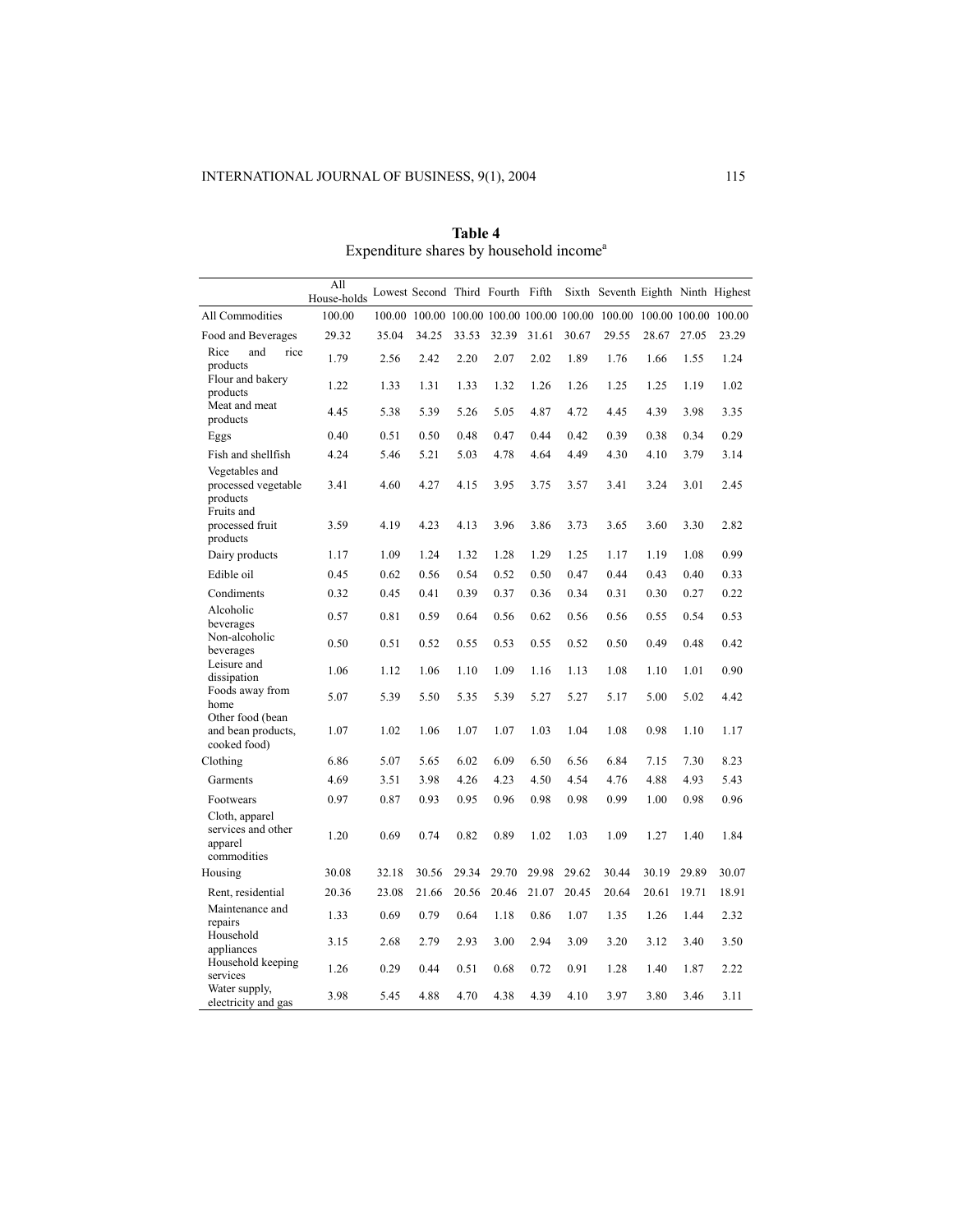|                                                                        | All<br>House-holds |       | Lowest Second Third Fourth Fifth |       |       |       |       | Sixth Seventh Eighth Ninth Highest |       |       |       |
|------------------------------------------------------------------------|--------------------|-------|----------------------------------|-------|-------|-------|-------|------------------------------------|-------|-------|-------|
| Transportation and<br>Communication                                    | 9.02               | 6.03  | 7.29                             | 8.16  | 8.75  | 8.39  | 9.11  | 8.82                               | 9.01  | 9.54  | 10.75 |
| Private<br>transportation and<br>communication                         | 2.47               | 0.52  | 1.21                             | 1.96  | 2.24  | 1.80  | 2.51  | 2.06                               | 2.34  | 2.83  | 4.02  |
| Parts and<br>equipment, oil, and<br>repair charge of<br>transportation | 3.91               | 2.49  | 3.38                             | 3.61  | 3.86  | 3.95  | 3.99  | 4.02                               | 4.09  | 4.17  | 4.14  |
| Communication<br>fees                                                  | 1.02               | 1.22  | 1.14                             | 1.07  | 1.04  | 1.03  | 1.02  | 1.04                               | 0.97  | 0.96  | 0.98  |
| Transportation fees<br>and other services                              | 1.61               | 1.80  | 1.56                             | 1.53  | 1.60  | 1.61  | 1.59  | 1.70                               | 1.61  | 1.59  | 1.61  |
| Medicines and<br><b>Medical Care</b>                                   | 8.64               | 11.22 | 9.50                             | 9.16  | 8.59  | 8.80  | 8.45  | 8.30                               | 8.44  | 8.51  | 8.05  |
| Medical care<br>services                                               | 4.17               | 6.08  | 4.69                             | 4.51  | 4.05  | 4.15  | 3.99  | 3.84                               | 4.06  | 4.18  | 3.83  |
| Plant drugs                                                            | 0.54               | 0.80  | 0.65                             | 0.60  | 0.52  | 0.60  | 0.53  | 0.53                               | 0.50  | 0.47  | 0.49  |
| Medicines                                                              | 0.35               | 0.67  | 0.48                             | 0.44  | 0.40  | 0.37  | 0.35  | 0.33                               | 0.31  | 0.30  | 0.27  |
| Cosmetic items                                                         | 1.60               | 1.64  | 1.70                             | 1.69  | 1.68  | 1.68  | 1.63  | 1.60                               | 1.58  | 1.54  | 1.46  |
| Beauty parlor<br>services                                              | 1.67               | 1.75  | 1.76                             | 1.64  | 1.68  | 1.69  | 1.65  | 1.67                               | 1.67  | 1.67  | 1.63  |
| <b>Medical Supplies</b><br>and appliances                              | 0.32               | 0.29  | 0.22                             | 0.27  | 0.27  | 0.32  | 0.30  | 0.33                               | 0.32  | 0.35  | 0.38  |
| <b>Education</b> and<br>Entertainment                                  | 13.05              | 7.27  | 9.74                             | 10.78 | 11.76 | 11.85 | 12.71 | 13.23                              | 13.62 | 14.61 | 16.13 |
| Educational<br>expenses                                                | 6.45               | 3.22  | 5.47                             | 6.05  | 6.69  | 6.67  | 6.92  | 6.89                               | 6.99  | 6.77  | 6.36  |
| Entertainment<br>expenses                                              | 6.60               | 4.04  | 4.27                             | 4.74  | 5.07  | 5.18  | 5.79  | 6.34                               | 6.63  | 7.84  | 9.78  |
| Miscellaneous                                                          | 3.03               | 3.19  | 3.00                             | 3.00  | 2.72  | 2.86  | 2.89  | 2.82                               | 2.91  | 3.10  | 3.48  |
| Tobacco                                                                | 1.20               | 1.87  | 1.59                             | 1.52  | 1.33  | 1.38  | 1.23  | 1.19                               | 1.10  | 1.03  | 0.85  |
| Wedding and<br>funeral expenses                                        | 0.75               | 0.73  | 0.70                             | 0.70  | 0.57  | 0.57  | 0.68  | 0.50                               | 0.67  | 0.83  | 1.15  |
| Others                                                                 | 1.08               | 0.59  | 0.72                             | 0.77  | 0.82  | 0.92  | 0.98  | 1.12                               | 1.15  | 1.24  | 1.48  |

**Table 4 (continued)** 

a. These are base year expenditure shares that we used to calculate the various price indexes.

A few interesting observations can be made from Table 5. First, for household groups where the age of the household head belongs to the 50-64 age group and those belonging to the most elderly group (i.e., 65 and older), the inflation rates were 20.12% and 20.16%, respectively, with the compound annual growth rate of 3.73% and 3.74%, respectively. These figures are very close to that for all household units. Second, for the groups where the age of the household head is below 50, the age-specific price indexes have shown considerable variations across groups. The index for the group where the age of the household head is in the 35-49 range and that for the youngest (i.e., under 20) group have shown an increase of 20.80% and 21.08%, respectively, over the period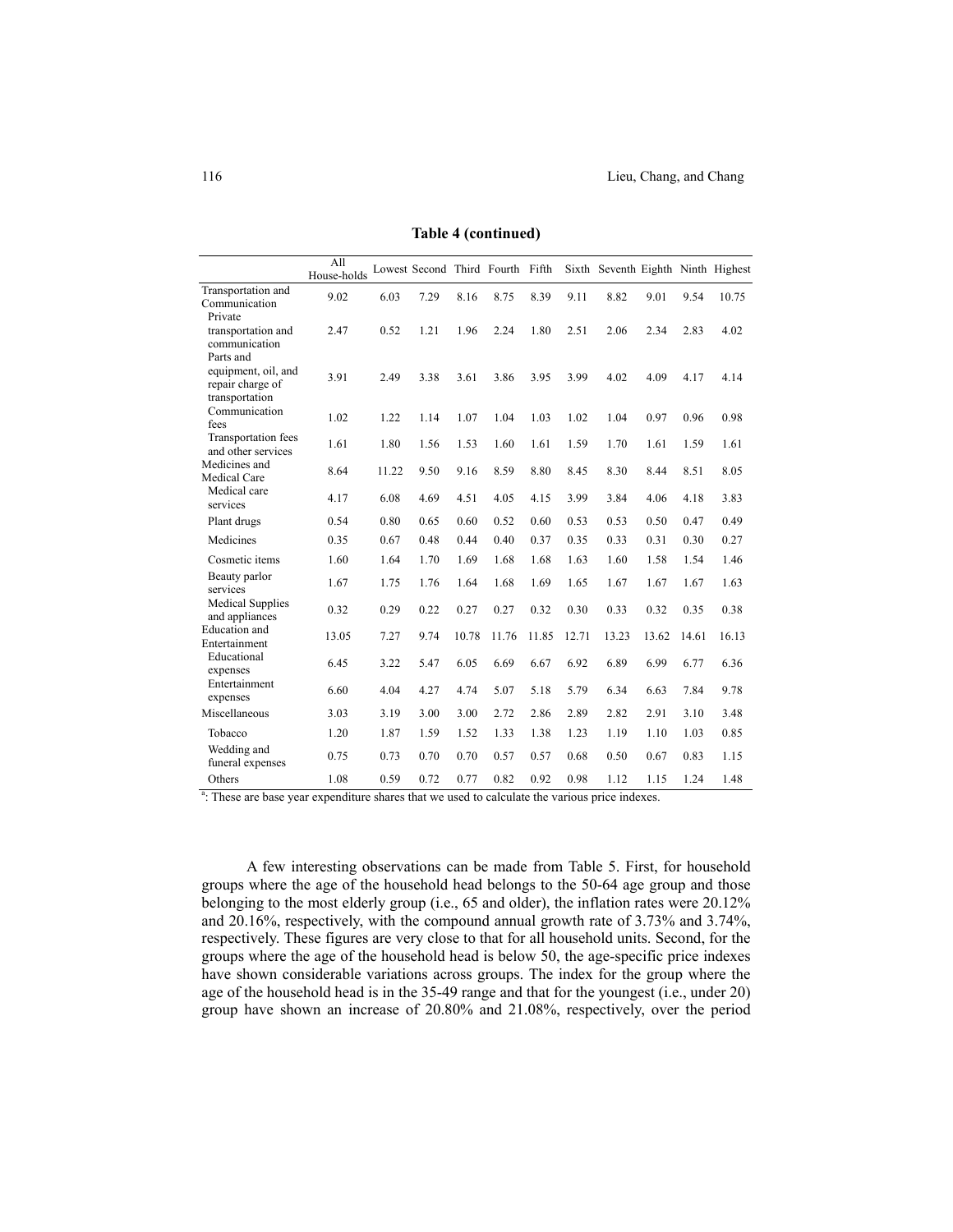studied. These rates of increase are higher by 0.61 and 0.98 percentage point than that for all household units. Third, for the group where the age of the household head is between 20 and 34, the index has shown an increase of 19.23% over the same period. This group appears to be the one with the least increase in the index, being lower by 0.96 percentage point than that for all household units. The annual compound growth rate of the former is smaller by 0.17 percentage point than that of the latter.

| Table 5                                                                            |  |
|------------------------------------------------------------------------------------|--|
| The group-specific price index for household heads with different ages, $1991=100$ |  |

|                     | 1992   | 1993   | 1994                 | 1995     | 1996   | Average Growth Rate<br>$(1991-1996)^{a}$ |
|---------------------|--------|--------|----------------------|----------|--------|------------------------------------------|
| All Household Units | 104.83 | 108.03 | 112.51               | 116.68   | 120.19 | 3.75                                     |
| 65 and Older        | 105 16 | 108.38 | 113.02               | 116.94   | 120.16 | 3.74                                     |
| 50 to 64 Years Old  | 104.79 | 108.00 | 112.48               | - 116.61 | 120.12 | 3.73                                     |
| 35 to 49 Years Old  | 104.93 |        | 108.24 112.82 117.10 |          | 120.80 | 3.85                                     |
| 20 to 34 Years Old  | 104.65 | 107.66 | 111.94               | 116.02   | 119.23 | 3.58                                     |
| Under 20            | 105.36 | 108.55 | 113.29               | 117.44   | 121.08 | 3.90                                     |

<sup>a</sup>: These growth rates are annual compound rates.

It is of interest to know why the most elderly household group in Taiwan faces the same price changes as the general household population. This result is in line with the finding by Boskin and Hurd (1985), but opposite to that by Amble and Stewart (1994). Closer scrutiny of Tables 3 and 6, again, points to a plausible explanation: while the elderly household group spent relatively more on medical care services and on rent and residential services, the costs of these commodities did not show significantly higher increases than other commodities over the period 1991-1996.

As for the inflation experience of other age groups, we know from Table 5 that the youngest household group experienced the highest inflation among all others. The reason is that this group spent relatively more than any other age groups on Food and Beverages. But during the period 1991-1996, the commodities in this category have shown relatively faster than average increases in prices, as have already been shown above. The households in the 20-34 age group experienced the least inflation, because they spent less than all other age groups on the four categories of commodities (i.e., fruits and processed fruit products; vegetables and processed vegetable products; fish and shellfish; and educational expenses) which have experienced the most rapid price increases. In particular, this group spent 14.81% of their income on these four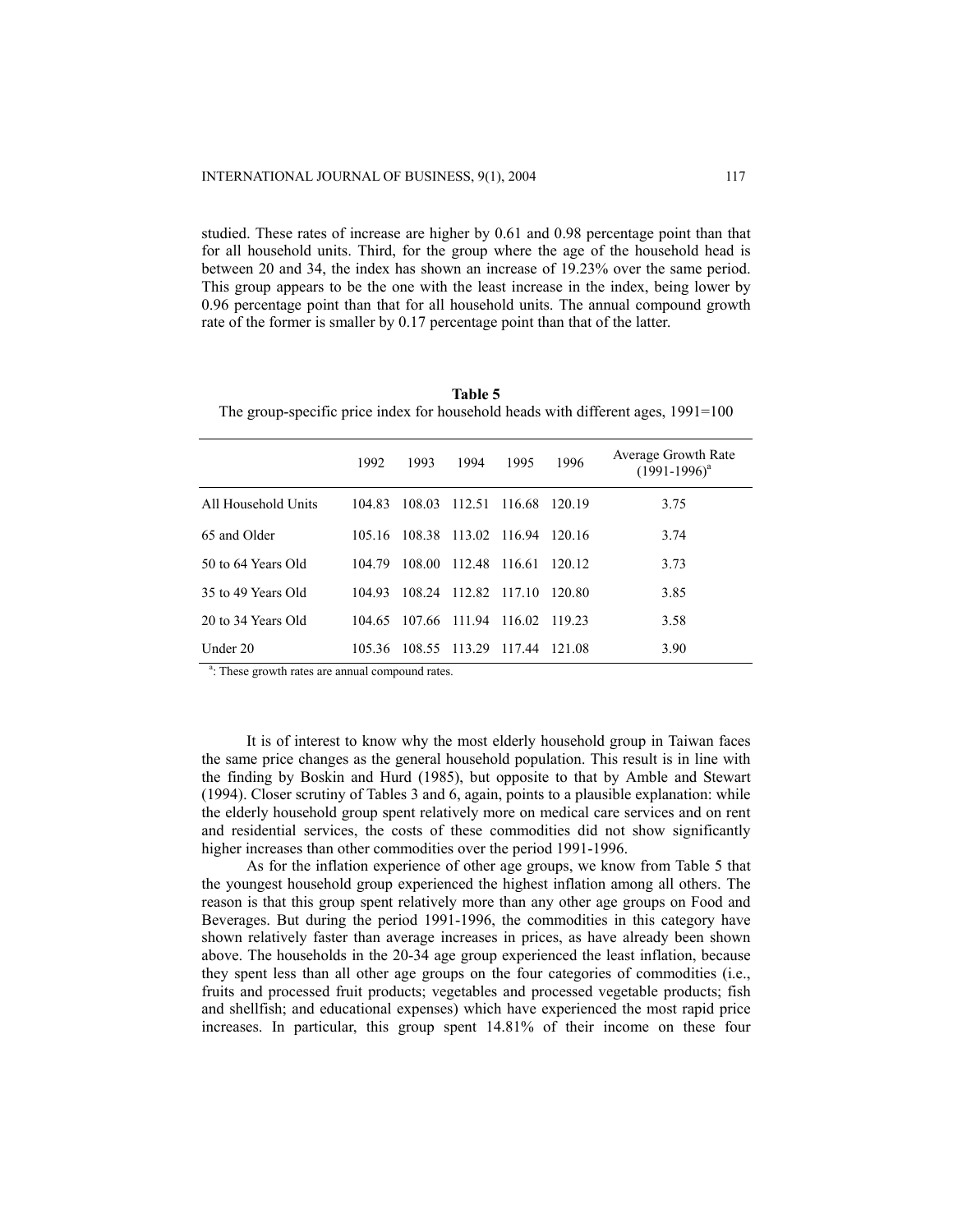categories of commodities, compared with the 16.88% for the group under 20, 19.71% for the 35-49 age group, 17.46% for the 50-64 age group, 14.92% for the most elderly group, and the overall average of 17.69% for all household units. In contrast, the 35-49 age group faced above-average inflation, because of its above average expenditure share on these four categories of commodities.

|                                                          | All            | $\overline{65}$ and | $50 - 64$ | $35 - 49$ | $20 - 34$ | Under  |
|----------------------------------------------------------|----------------|---------------------|-----------|-----------|-----------|--------|
|                                                          | HouseholdUnits | Over                |           |           |           | 20     |
| All Commodities                                          | 100.00         | 100.00              | 100.00    | 100.00    | 100.00    | 100.00 |
| Food and Beverages                                       | 29.32          | 27.65               | 28.68     | 29.37     | 29.78     | 33.54  |
| Rice and rice products                                   | 1.79           | 1.71                | 1.74      | 1.83      | 1.77      | 2.26   |
| Flour and bakery products                                | 1.22           | 1.18                | 1.13      | 1.26      | 1.23      | 1.15   |
| Meat and meat products                                   | 4.45           | 4.42                | 4.29      | 4.55      | 4.40      | 5.40   |
| Eggs                                                     | 0.40           | 0.37                | 0.37      | 0.40      | 0.41      | 0.44   |
| Fish and shellfish                                       | 4.24           | 4.48                | 4.10      | 4.32      | 4.17      | 4.94   |
| Vegetables and processed<br>vegetable products           | 3.41           | 3.71                | 3.31      | 3.46      | 3.35      | 4.04   |
| Fruits and processed fruit<br>products                   | 3.59           | 3.53                | 3.46      | 3.67      | 3.54      | 4.02   |
| Dairy products                                           | 1.17           | 0.89                | 0.86      | 1.06      | 1.58      | 0.82   |
| Edible oil                                               | 0.45           | 0.47                | 0.44      | 0.45      | 0.45      | 0.61   |
| Condiments                                               | 0.32           | 0.34                | 0.30      | 0.32      | 0.32      | 0.38   |
| Alcoholic beverages                                      | 0.57           | 0.70                | 0.63      | 0.53      | 0.60      | 0.62   |
| Non-alcoholic beverages                                  | 0.50           | 0.39                | 0.49      | 0.51      | 0.49      | 0.59   |
| Leisure and dissipation                                  | 1.06           | 1.21                | 1.07      | 1.05      | 1.03      | 1.00   |
| Foods away from home                                     | 5.07           | 3.40                | 5.33      | 4.98      | 5.24      | 6.28   |
| Other food (bean and bean<br>products, cooked food)      | 1.07           | 0.84                | 1.15      | 0.98      | 1.21      | 1.00   |
| Clothing                                                 | 6.86           | 5.50                | 6.96      | 6.82      | 7.05      | 6.10   |
| Garments                                                 | 4.69           | 3.60                | 4.62      | 4.72      | 4.83      | 4.18   |
| Footwears                                                | 0.97           | 0.79                | 0.96      | 0.99      | 0.97      | 1.09   |
| Cloth, apparel services and<br>other apparel commodities | 1.20           | 1.11                | 1.39      | 1.11      | 1.26      | 0.83   |
| Housing                                                  | 30.08          | 34.41               | 29.55     | 29.55     | 30.77     | 27.41  |
| Rent, residential                                        | 20.36          | 25.21               | 20.31     | 20.19     | 20.08     | 19.67  |
| Maintenance and repairs                                  | 1.33           | 1.41                | 1.66      | 1.23      | 1.28      | 0.43   |
| Household appliances                                     | 3.15           | 2.61                | 2.98      | 3.08      | 3.46      | 2.49   |
| Household keeping services                               | 1.26           | 0.73                | 0.74      | 1.09      | 1.93      | 0.23   |

**Table 6**  Expenditure shares by age of the household head<sup>a</sup>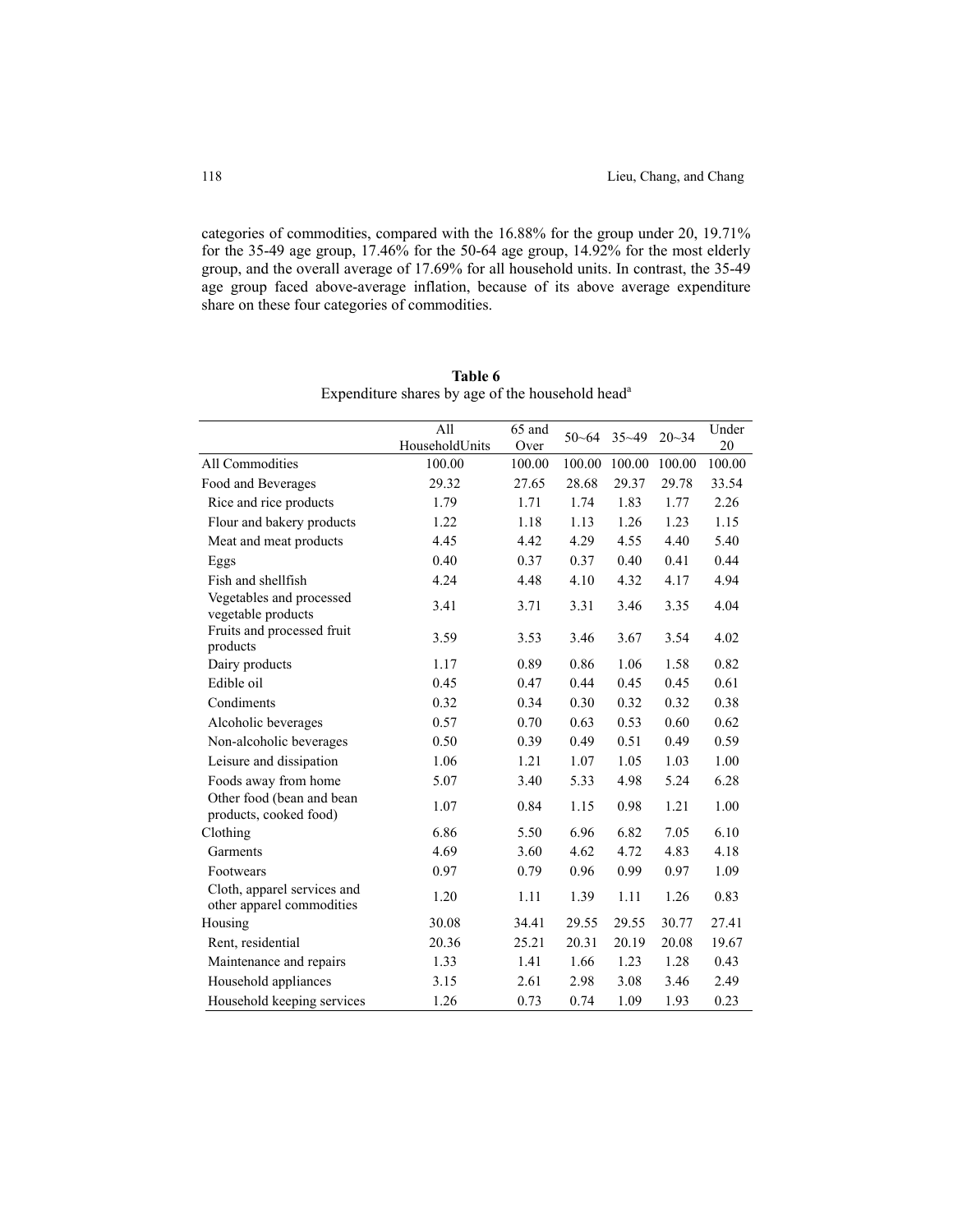|                                                                  | All<br>HouseholdUnits | 65 and<br>Over | $50 - 64$ | $35 - 49$ | $20 - 34$ | Under<br>20 |
|------------------------------------------------------------------|-----------------------|----------------|-----------|-----------|-----------|-------------|
| Water supply, electricity and<br>gas                             | 3.98                  | 4.44           | 3.87      | 3.96      | 4.02      | 4.59        |
| Transportation and<br>Communication                              | 9.02                  | 5.44           | 8.63      | 9.01      | 9.74      | 6.46        |
| Private transportation and<br>communication                      | 2.47                  | 0.57           | 2.03      | 2.49      | 2.96      | 0.66        |
| Parts and equipment, oil, and<br>repair charge of transportation | 3.91                  | 1.58           | 3.55      | 3.96      | 4.37      | 2.87        |
| Communication fees                                               | 1.02                  | 1.14           | 1.11      | 0.97      | 1.04      | 0.93        |
| Transportation fees and other<br>services                        | 1.61                  | 2.14           | 1.95      | 1.59      | 1.38      | 2.00        |
| Medicines and Medical Care                                       | 8.64                  | 12.16          | 8.85      | 7.80      | 9.41      | 12.00       |
| Medical care services                                            | 4.17                  | 7.35           | 4.23      | 3.51      | 4.79      | 6.68        |
| Plant drugs                                                      | 0.54                  | 0.77           | 0.61      | 0.49      | 0.55      | 0.71        |
| Medicines                                                        | 0.35                  | 0.70           | 0.36      | 0.32      | 0.36      | 0.72        |
| Cosmetic items                                                   | 1.60                  | 1.30           | 1.53      | 1.54      | 1.77      | 1.79        |
| Beauty parlor services                                           | 1.67                  | 1.64           | 1.76      | 1.62      | 1.70      | 1.80        |
| Medical Supplies and<br>appliances                               | 0.32                  | 0.39           | 0.36      | 0.33      | 0.26      | 0.30        |
| <b>Education and Entertainment</b>                               | 13.05                 | 12.09          | 14.05     | 14.66     | 9.93      | 11.69       |
| <b>Educational</b> expenses                                      | 6.45                  | 3.20           | 6.59      | 8.26      | 3.81      | 5.88        |
| Entertainment expenses                                           | 6.60                  | 8.88           | 7.45      | 6.39      | 6.12      | 5.81        |
| Miscellaneous                                                    | 3.03                  | 2.76           | 3.28      | 2.78      | 3.31      | 2.79        |
| Tobacco                                                          | 1.20                  | 1.20           | 1.23      | 1.09      | 1.38      | 1.27        |
| Wedding and funeral expenses                                     | 0.75                  | 0.59           | 0.88      | 0.63      | 0.89      | 0.93        |
| Others                                                           | 1.08                  | 0.97           | 1.18      | 1.07      | 1.04      | 0.59        |

### **Table 6 (continued)**

a: These are base year expenditure shares that we used to calculate the various price indexes.

### **IV. CONCLUDING REMARKS**

In this empirical study on the variability in the rates of inflation across household groups in Taiwan, we find statistically significant evidence to support the claim that different household groups face differential price changes, and that these variations are persistent. Particularly, four demographic characteristics are found to cause these variations. These four socio-economic household characteristics are households (1) with the second lowest income level; (2) where the household head is under 20 years of age; (3) with children; and (4) residing in urban areas. The household groups with one or more of these four characteristics are found to face higher than average rates of inflation. On the contrary, a couple of other demographic characteristics are also found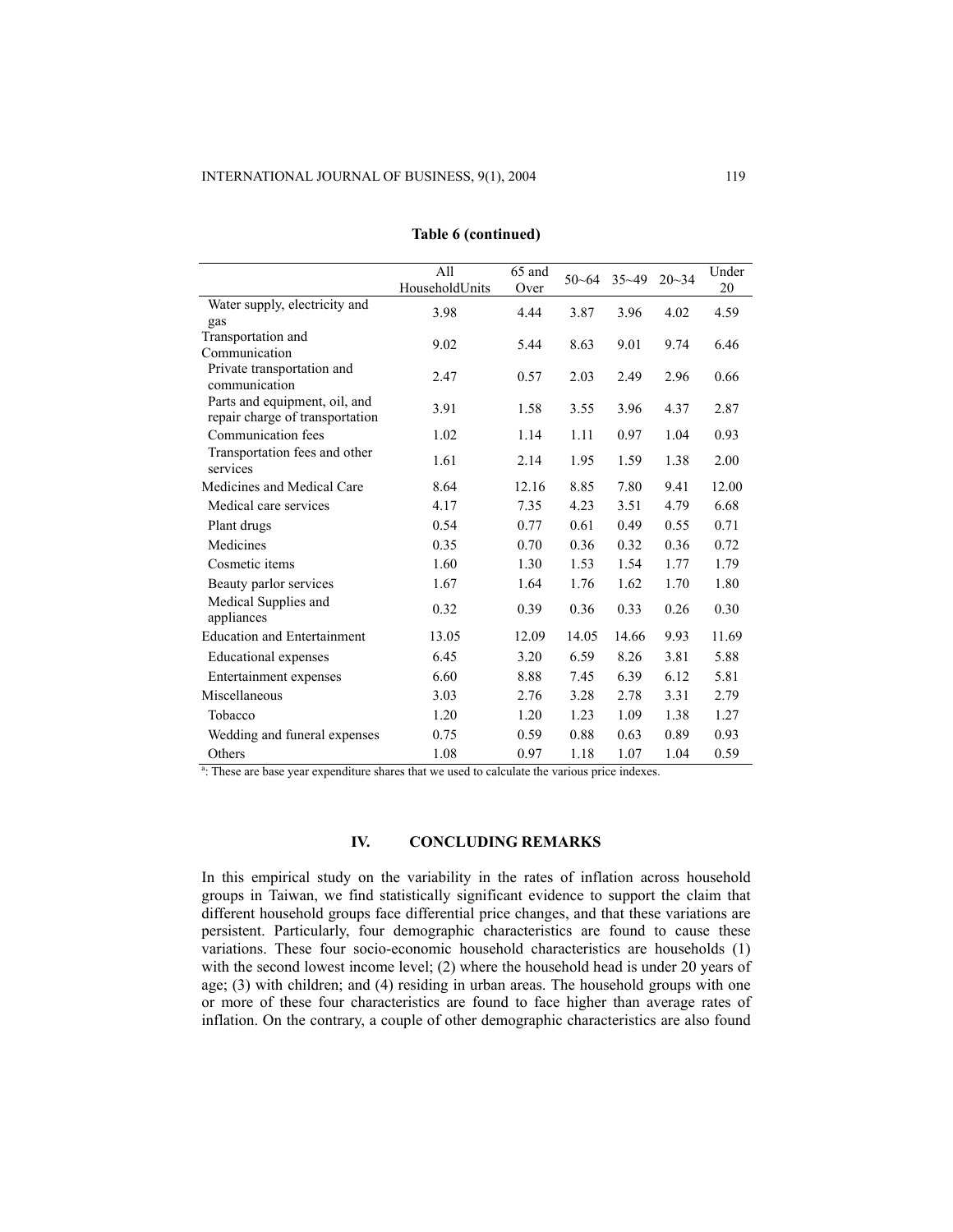to contribute to lower than average inflation rates faced by a specific household group. These characteristics are households (1) with the highest income level; and (2) where the household head is in the 20-34 age group.

 We also find an inverse relationship between the absolute level of the inflation rate faced by each household group and the income level of the household. Similarly, the absolute level of the inflation rate faced by each household group is inversely related to the educational level of the household head.

 We find that the poorest household group faced an average inflation rate that is higher by 0.43 percentage point than that of the wealthiest group. We believe the differences in the spending patterns by different household groups contribute to these inflation rate variations. Specifically, the poorest household group spent relatively more on Food and Beverages than other household groups over the period 1991-1996, and the prices of the commodities in this category happened to experience relatively faster than average price increases in the same period. It is therefore not surprising to find that the poorest household group faced higher than average price changes. By way of contrast, although the poorest household group in the United States also spent relatively more on Food and Beverages, this group did not suffer more hardship than other groups in terms of inflation experience, because the costs of those items in the Food and Beverages category did not increase faster than other commodities in the country over the period covered by the above-cited studies.

 As for the age factor in this study, we do not find the most elderly group to face higher than average inflation rates over the period 1991-1996. This result differs from that of Amble and Stewart (1994). Both of our studies find that the elderly group spent a relatively larger share of their income on medicines and medical care. But the similarity stops here. While we experienced mild increases in the costs of such commodities in Taiwan during the period under our study, they found that the prices of such commodities had almost doubled during the period included in their study.

 In recent years, both the central and various local governments in Taiwan have implemented a social security scheme for low-income groups, and the central government is currently studying an "Annuity" program for the elderly. In light of our findings for the poor, and in spite of our results with respect to the elderly, we believe the group-specific price indexes have intrinsic values: they are not costly to construct, nor are they expensive to implement, but their potentials to achieve greater equality, by mitigating possible distortions in income distribution, are great. We therefore strongly recommend that all welfare and entitlement programs be linked to the group-specific consumer price indexes.

 Our current research focuses only on the limitation to using the CPI as a basis for cost-of-living adjustments. Admittedly, we have not tackled the other limitations of the CPI as a true cost-of-living index, such as the substitution bias and quality changes over time, etc. As Jorgenson and Slesnick (1999, p. 180) wrote: "The index-number methodology employed in the construction of the CPI is unsatisfactory as a basis for cost-of-living measure," the multi-faceted problems of the CPI are recognized. In order to fill the gap, the next step of our study will be to measure the true cost of living across households in Taiwan.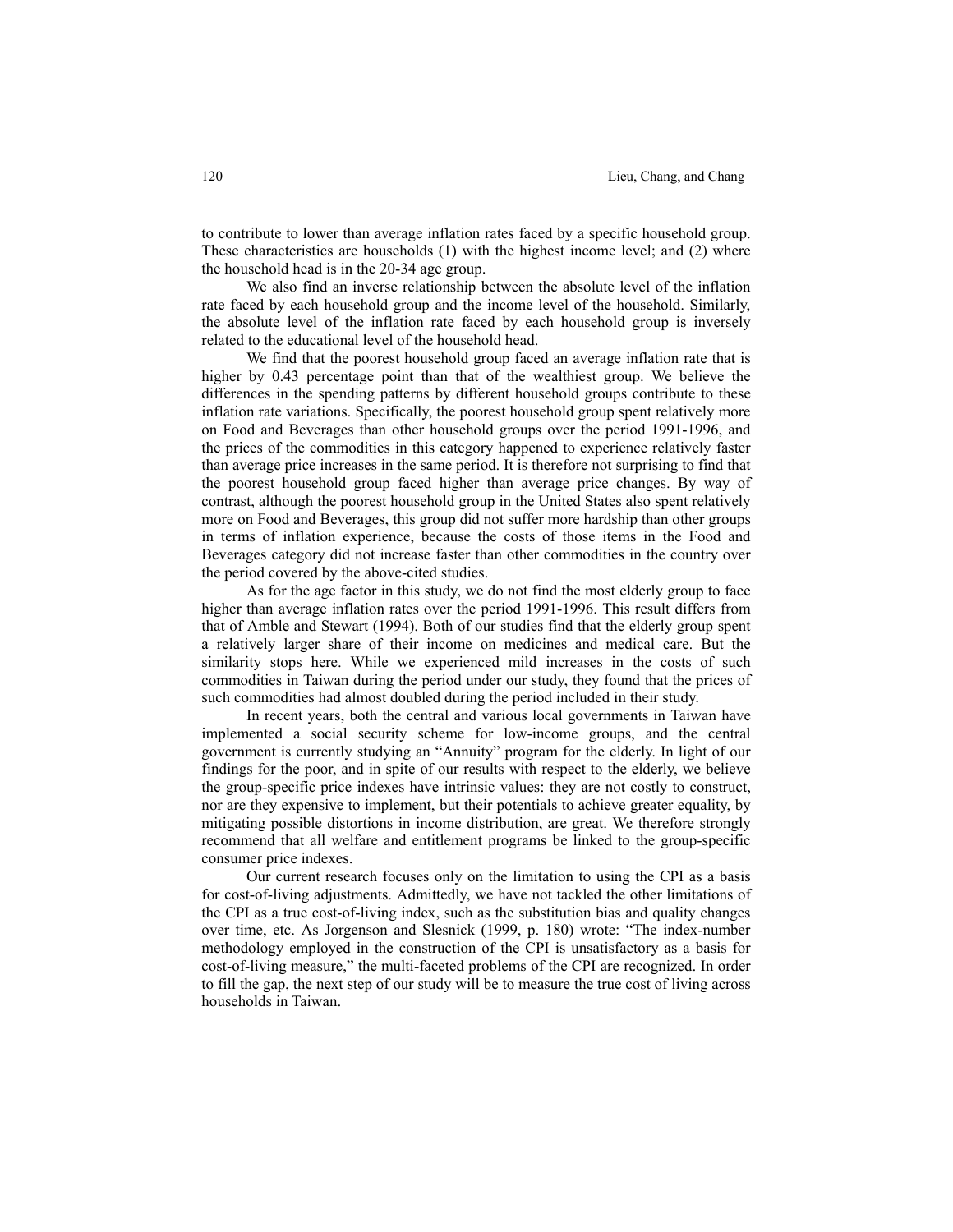#### **NOTES**

- 1. The now widely used simple CPI is usually constructed using the *Laspeyres Index* formula. In this formula, prices of various commodities are weighted averages. The weight is derived from the percentage of the average expenditure on each commodity in total spendings by all households in the base year.
- 2. Consumption patterns will be affected not only by household income and commodity prices, but also by socio-economic characteristics of different households. For a more detailed discussion on the differentials in the expenditure structures across household types, see, for example, Barten (1964).
- 3. On this last point, see, for example, Shapiro and Wilcox (1996, pp. 51-54), and Boskin, et al. (1985, p.3).
- 4. The 1987 Amendments to the Older Americans Act of 1965 "directed BLS to develop an experimental index" for those 62 years of age and older. The CPI-E has thus come to exist since 1988. See Amble and Stewart (1994, p. 11).
- 5. For more information, please visit the website: http://www.dgbas.gov.tw/english/dgbas\_e3.htm#3.4.
- 6. This practice follows Michael (1979) and Hagemann (1982).

#### **REFERENCES**

- Amble, Nathan and Ken Stewart, 1994, "Experimental Price Index for Elderly Consumers," *Monthly Labor Review*, May, 11-16.
- Barten, A. P., 1964, "Family Composition, Prices and Expenditure Patterns," In P. E. Hart, G. Mills and J. K. Whitaker, Eds., *Econometric Analysis for National Economic Planning*, London: Butteworth.
- Boskin, Michael J. and Michael D. Hurd, 1985, "Indexing Social Security Benefits: A Separate Price Index for the Elderly?" *Public Finance Quarterly*, 13(4), 436-449.
- Boskin, Michael J., Ellen R. Dulberger, Robert J. Gordon, Zvi Griliches, and Dale W. Jorgenson, 1998, "Consumer Prices, the Consumer Price Index, and the Cost of Living," *Journal of Economic Perspectives*, 12(1), 3-26.
- Deaton, Angus, 1998, "Getting Price Right: What Should Be Done?" *Journal of Economic Perspectives*, 12(1), 37-46.
- Garner, Thesia I., David S. Johnson, and Mary F. Kokoski, 1996, "An Experimental Consumer Price Index for the Poor," *Monthly Labor Review*, September, 32-43.
- Hagemann, Robert P, 1982, "The Variability of Inflation Rates Across Household Types," *Journal of Money, Credit, and Banking*, 14(4), 494-510.
- Idson, Todd and Cynthia Miller, 1997, "The Implications of Demographic-specific Inflation Rates for Trends in Real Educational Wage Differentials," *Journal of Business and Economic Statistics*, 15(4), 464-469.
- Idson, Todd and Cynthia Miller, 1999, "Calculating A Price Index for Families with Children: Implications for Measuring Trends in Child Poverty Rates," *Review of Income and Wealth*, 45(2), 217-233.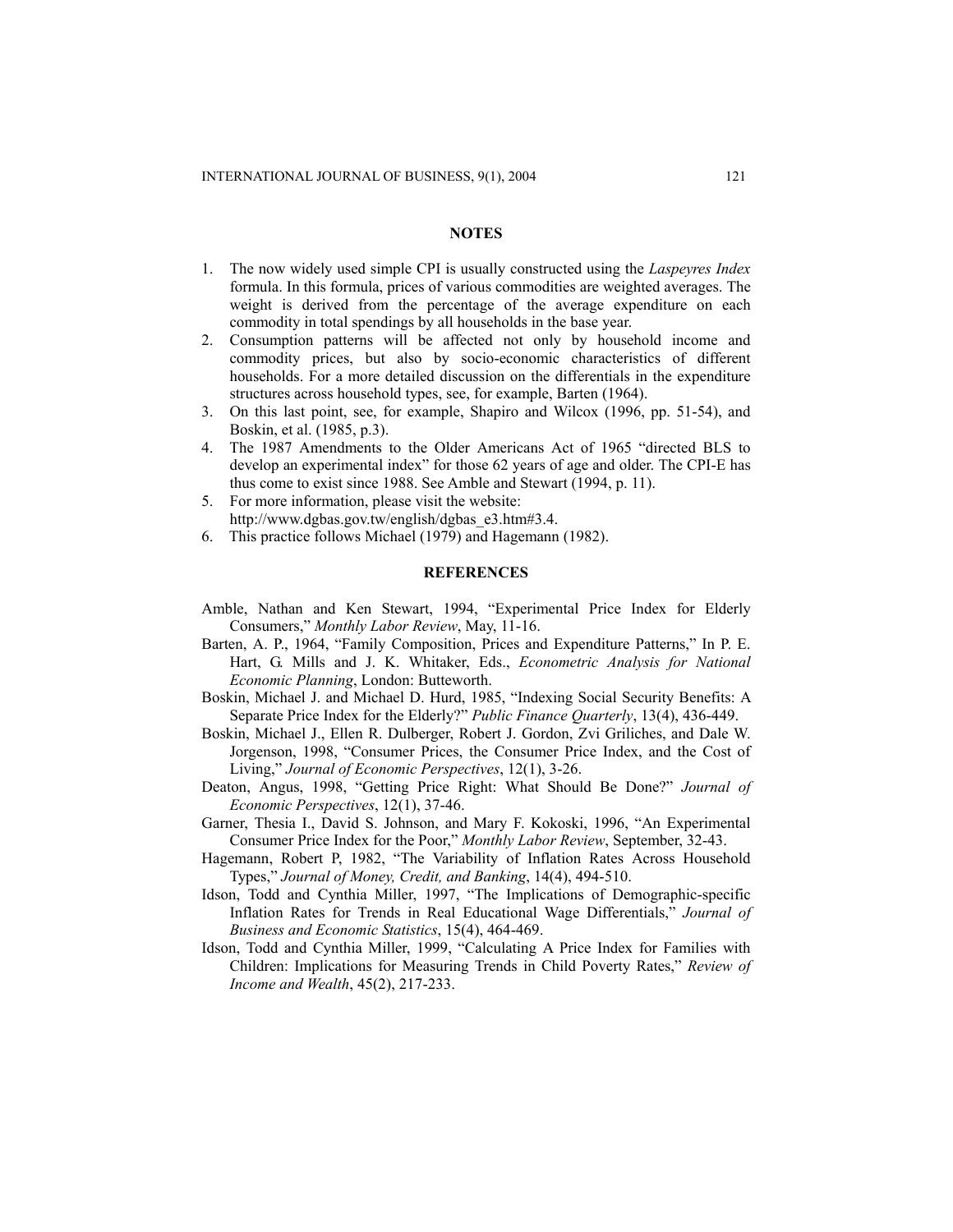- Jorgenson, Dale W. and Daniel T. Slesnick, 1999, "Indexing Government Programs for Changes in the Cost of Living," *Journal of Business and Economic Statistics*, 17(2), 170-181.
- Kokoski, Mary F., 1989, "Experimental Cost-of-living Indexes: A Summary of Current Research," *Monthly Labor Review*, July, 34-40.
- Michael, Robert T., 1979, "Variation Across Households in the Rate of Inflation," *Journal of Money, Credit, and Banking*, 11(1), 32-46.
- Moulton, Brent R. and Kenneth J. Stewart, 1999, "An Overview of Experimental U.S. Consumer Price Indexes," *Journal of Business and Economic Stastitics*, 17(2), 141-151.
- Shapiro, Mathew D., and David W. Wilcox, 1996, "Mismeasurement in the Consumer Price Index: An Evaluation," *Working Paper Series 5590*, National Bureau of Economic Research.

#### **APPENDIX A**

### The 38 categories of commodities

- **1. Food and Beverages**
- a. Rice and rice products i. Edible oil
- b. Flour and bakery products i. Condiments
- c. Meat and meat products k. Alcoholic beverages
- 
- 
- f. Vegetables and processed vegetable products
- 
- h. Dairy products
- **2. Clothing**
- 
- b. Footwears
- **3. Housing**
- 
- 
- c. Household appliances

## **4. Transportation and Communication**

a. Private transportation and communication

- 
- 
- 
- d. Eggs l. Non-alcoholic beverages
- e. Fish and shellfish m. Leisure and dissipation
	- n. Foods away from home
- g. Fruits and processed fruit products o. Other food (bean and bean products, cooked food)
- a. Garments c. Cloth, apparel services and other apparel commodities
- a. Rent, residential d. Household keeping services
- b. Maintenance and repairs e. Water supply, electricity and gas
	- c. Communication fees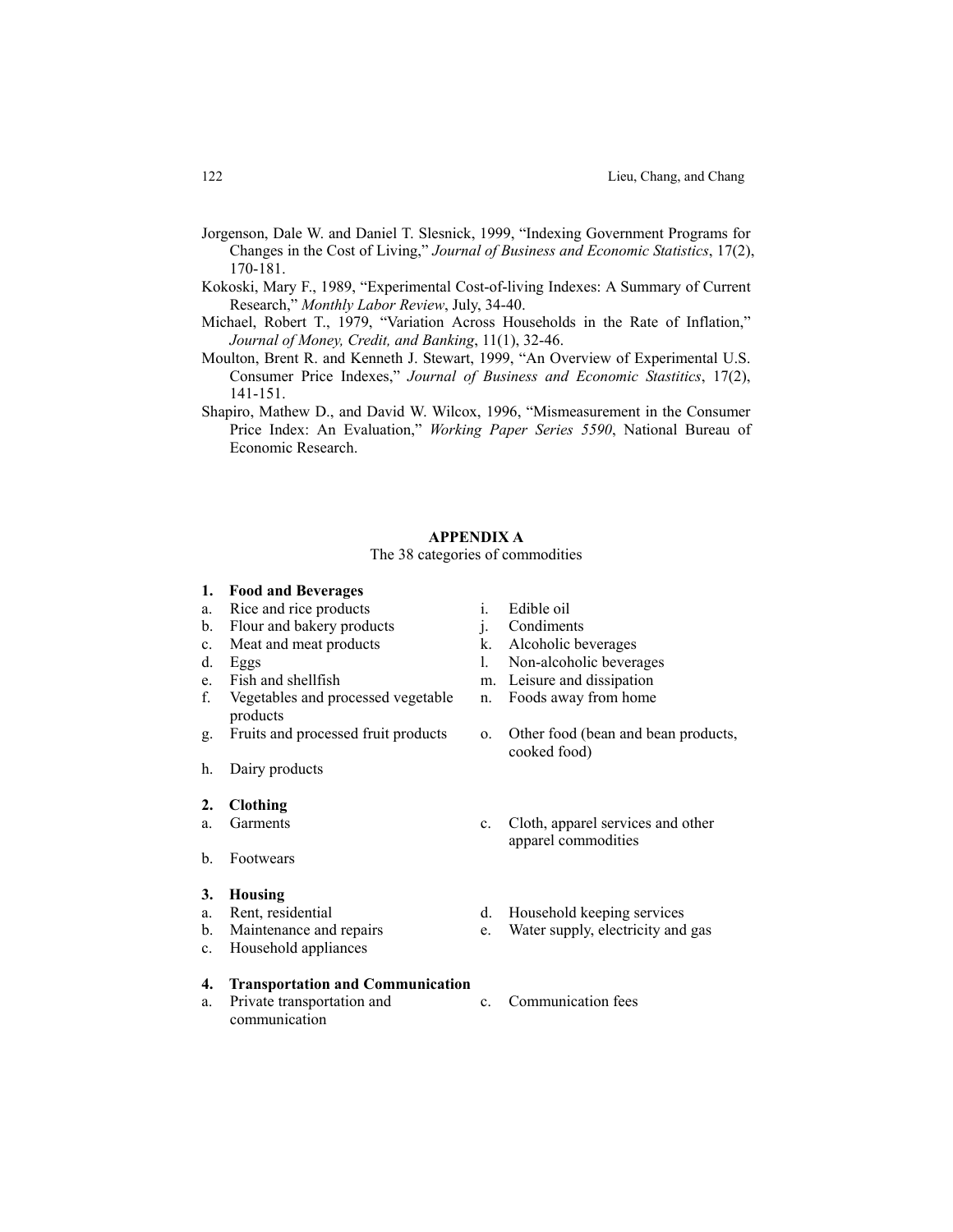b. Parts and equipment, oil, and repair charge of transportation

#### **5. Medicines and Medical Care**

- a. Medical care services d. Cosmetic items
- 
- 

## **6. Education and Entertainment**

## **7. Miscellaneous**

- a. Tobacco c. Others
- b. Wedding and funeral expenses
- d. Transportation fees and other services
- 
- b. Plant drugs e. Beauty parlor services
- c. Medicines f. Medical Supplies and appliances
- a. Educational expenses b. Entertainment expenses
	-

#### **APPENDIX B**

## The five demographic characteristics and their partitions

#### **1. The Income Levels**

- The lowest (first) income level: The lowest 10 percent of household by disposable income
- The second income level: The second lowest 10 percent of household by disposable income
- The third income level: The third lowest 10 percent of household by disposable income The fourth income level: The fourth lowest 10 percent of household by disposable
- income

The fifth income level: The fifth lowest 10 percent of household by disposable income

- The sixth income level: The sixth lowest 10 percent of household by disposable income The seventh income level: The seventh lowest 10 percent of household by disposable
- income
- The eighth income level: The eighth lowest 10 percent of household by disposable income
- The ninth income level: The ninth lowest 10 percent of household by disposable income
- The highest (tenth) income level: The highest 10 percent of household by disposable income